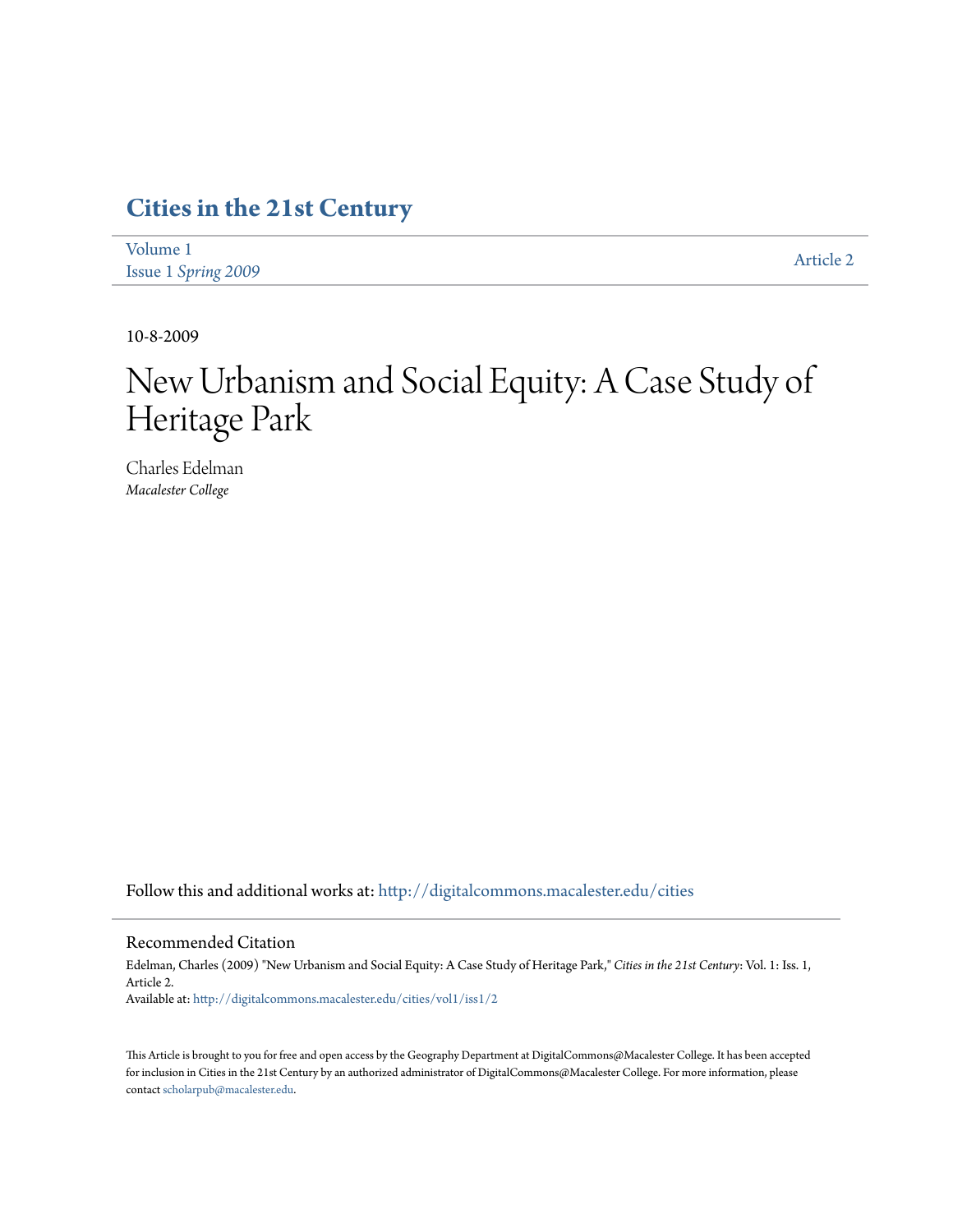# New Urbanism and Social Equity: A Case Study of Heritage Park

By Charlie Edelman

Macalester College Cities of the  $21<sup>st</sup>$  Century Professor Dan Trudeau

Spring 2009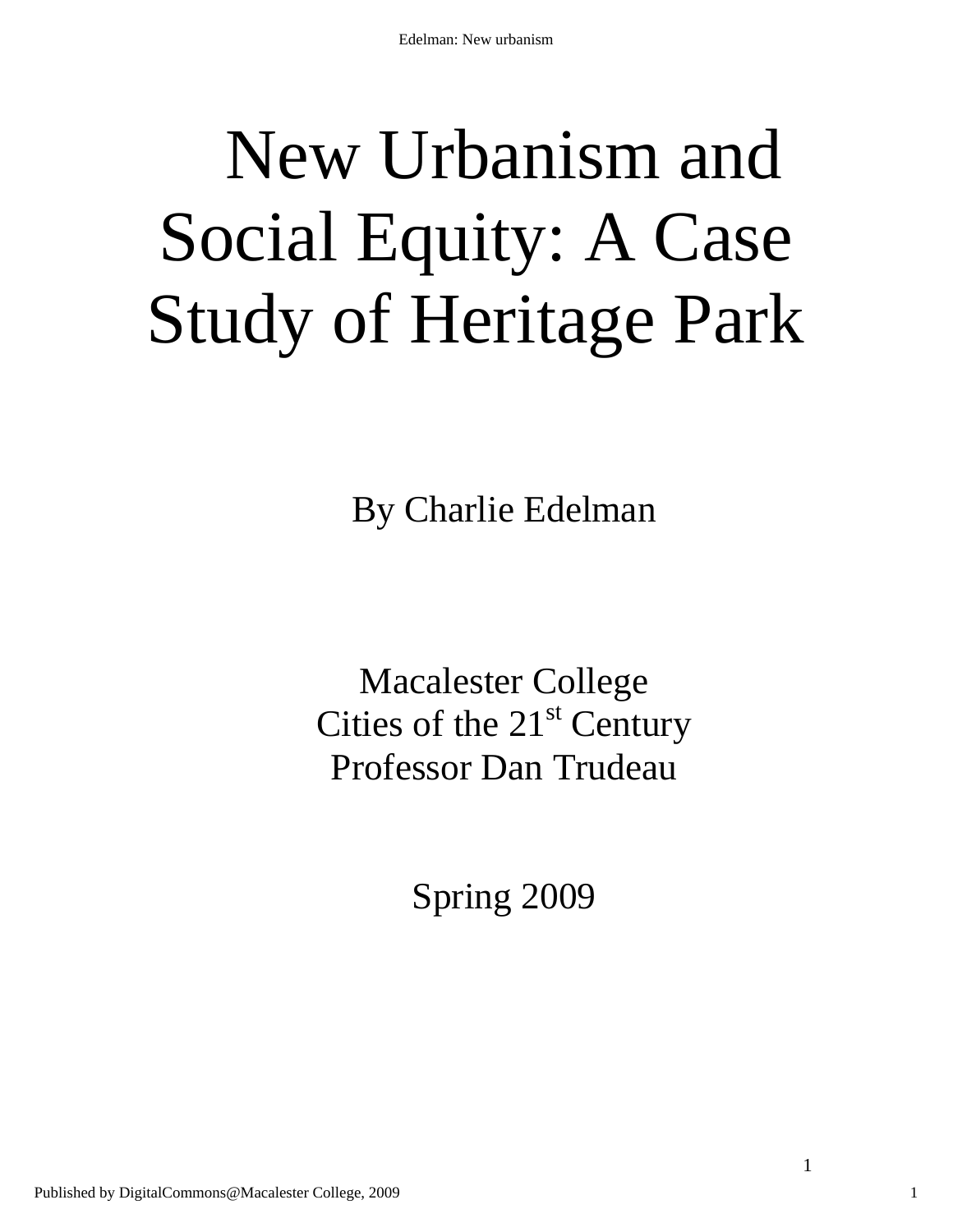#### **Introduction:**

The U.S. Department of Housing and Urban Development (HUD) has recently pushed for the revitalization of public housing neighborhoods which have become especially distressed through joblessness, crime, and disrepair. It has adopted the view that public housing projects built between 1930 and 1980 with a modernist design – that is, form should follow function – has significantly affected the lives of their residents in a negative way (Goetz 2002). HUD has attempted to combat these problems through the Home Ownership for People Everywhere (HOPE VI) program, which provides funds for demolition, rehabilitation, and revitalization of troubled housing projects under the philosophy of poverty de-concentration. HOPE VI projects are intended to promote the dispersal of public housing units to other areas and to establish mixed-income developments in place of poor neighborhoods.<sup>1</sup> The belief is that through poverty deconcentration and the creation of mixed-income housing projects, poor people will have improved life chances with which to participate more productively in society.

HOPE VI projects have become aligned with the New Urbanism - an urban planning and architecture movement that seeks to construct diverse, mixed density, and pedestrian-friendly neighborhoods. This alignment has effectively made the New Urbanist movement extremely influential in redevelopment projects of inner-cities. Through the implementation of their design principles, proponents of the New Urbanism believe HOPE VI projects can create neighborhoods with a strong sense of community that support social equity among groups of people with diverse socioeconomic backgrounds. This paper focuses on Heritage Park, a HOPE VI project, to investigate

<sup>&</sup>lt;sup>1</sup> Information gathered from the HOPE VI website

[<sup>&</sup>lt;http://www.hud.gov/offices/pih/programs/ph/hope6/about/index.cfm>](http://www.hud.gov/offices/pih/programs/ph/hope6/about/index.cfm)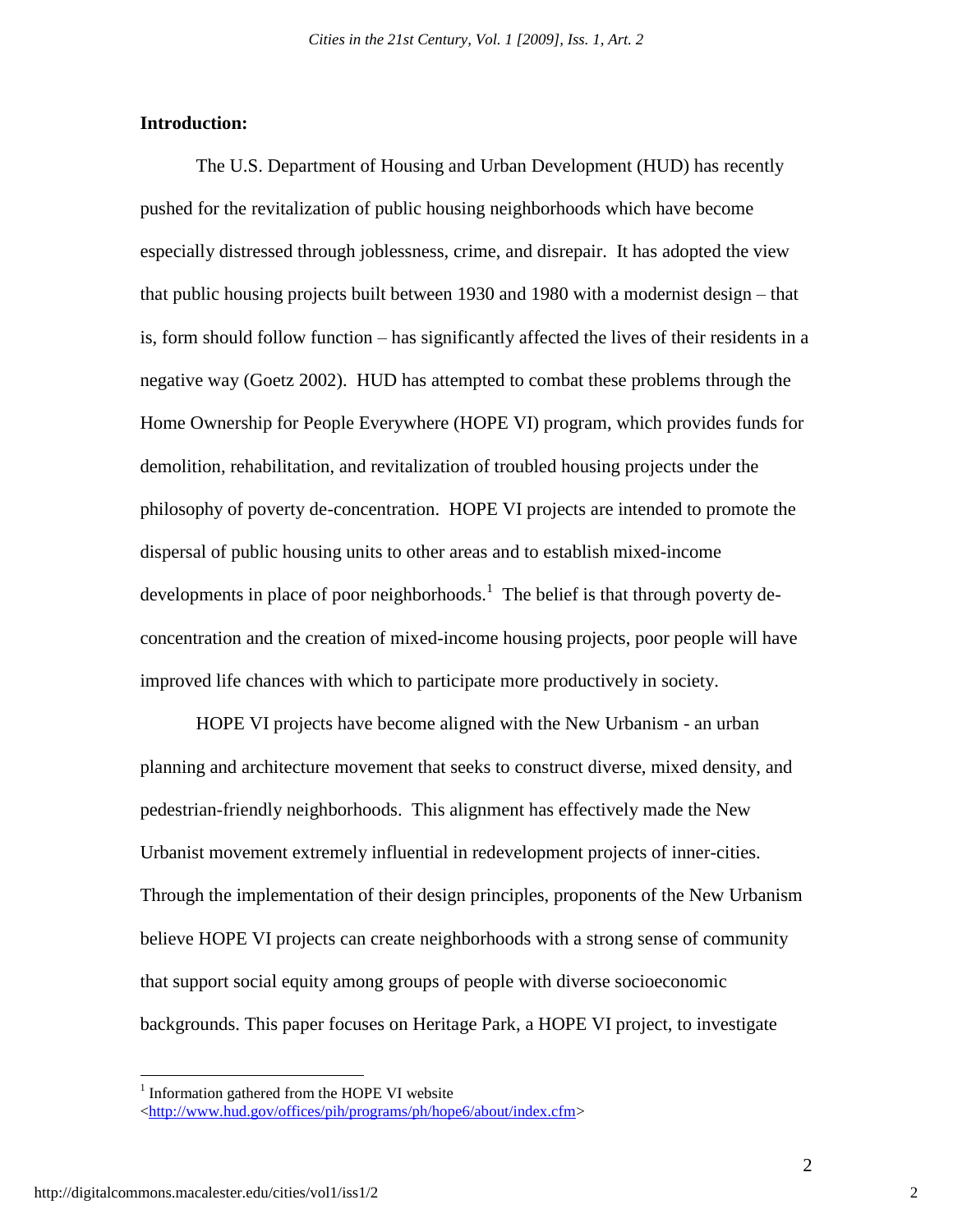whether the ideology of HUD and the principles of New Urbanism have encouraged social equity within the project and its surrounding community.

Heritage Park is mixed-income housing development located in the Near North section of North Minneapolis, Minnesota. It is a 145-acre site situated just west of I-94 and is split to the north and south by Olson Memorial Highway 55 (see Figures 1 and 2 in the Appendix). It was ascertained by HUD and local government authorities<sup>2</sup> that the poor population of Minneapolis was unjustly concentrated in North Minneapolis, and they considered the public housing units located in the Sumner-Glenwood and Near North neighborhoods especially distressed; Heritage Park was erected in replacement of these public housing units (Goetz 2002). As a New Urbanist project, Heritage Park"s design is intended to de-stigmatize low-income housing and to foster social interaction among people of varying socioeconomic backgrounds. It is believed that these processes will help achieve the project's goals to craft a sense of community and establish social equity among Heritage Park"s residents and the larger Near North district of Minneapolis.

Through an analysis of its conceptual beginnings, its intellectual and physical design principles, and its implementation, I argue that Heritage Park has generated some aspects vital to establishing social equity among its residents, including demographic diversity and a tight-knit community. Yet the project"s success has not been a result from its New Urbanist design or HUD poverty de-concentration ideology, but is due to strong civic engagement, economic and racial integration, and the acceptance of diversity by residents within the project. Therefore, through this case study approach, it becomes necessary to research further HUD ideology and the employment of the New Urbanism

 $2$  The local authorities included the Minneapolis Public Housing Authority (MPHA), the Metropolitan Council, and the City of Minneapolis.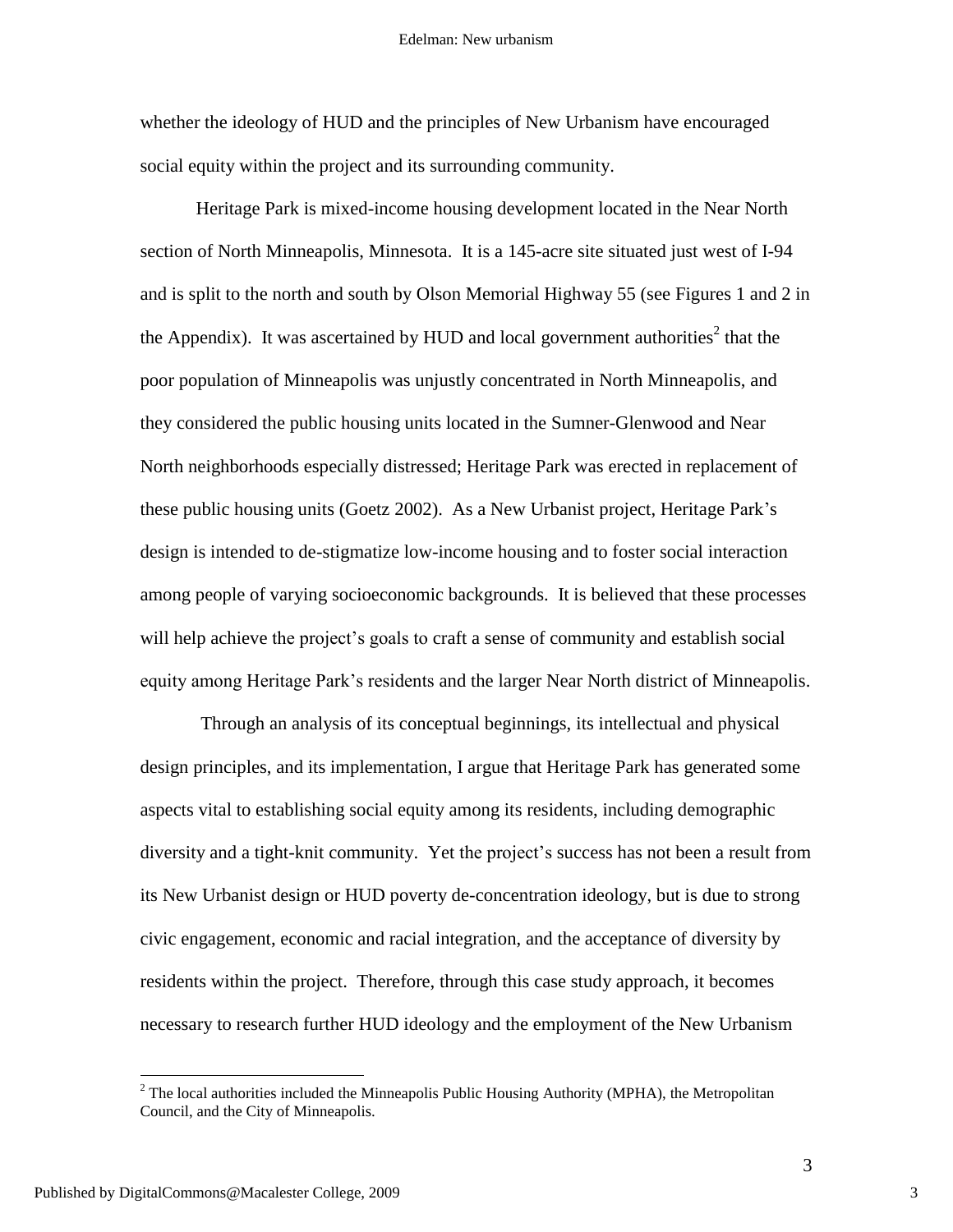within inner-city redevelopments, and to question their ability to establish strong communities that support social equity within projects holding diverse groups of people.

The structure of this paper is meant to enable the reader to gauge the entire process by which Heritage Park was developed and designed, and its broader relationship to achieving social equity. The first section of this paper describes the political-economy of place perspective, a theoretical approach to urban geography that enables geographers to view the political and economic interests involved in the development of urban places.

Using the political-economy perspective, the next section analyzes how and why Heritage Park was initiated, and is divided into three parts. The first part shows that HUD"s belief in poverty de-concentration was the driving force behind the demolition of the former housing projects located in Near North Minneapolis and revitalization of the neighborhood through resident displacement. The next part describes the goal of HUD to establish economic integration, and focuses on two reviews of case studies that attempted economic integration. The third part details the rise of New Urbanism, explaining how the movement"s relationship with HUD led to its control over inner-city design.

The following section focuses on the presence of the principles of New Urbanism within Heritage Park and is divided into four parts. The first discusses the democratic aptitude of New Urbanism in the planning process and the opportunities community residents had to influence Heritage Park"s design. The second examines the "environmental affordance" model put forth by proponents of the New Urbanism, which simply affirms the ability of good physical design to positively change behaviors of residents living in urban neighborhoods, and why it is important to understand the design of Heritage Park. The third analyzes the specific New Urbanist principles related to the

4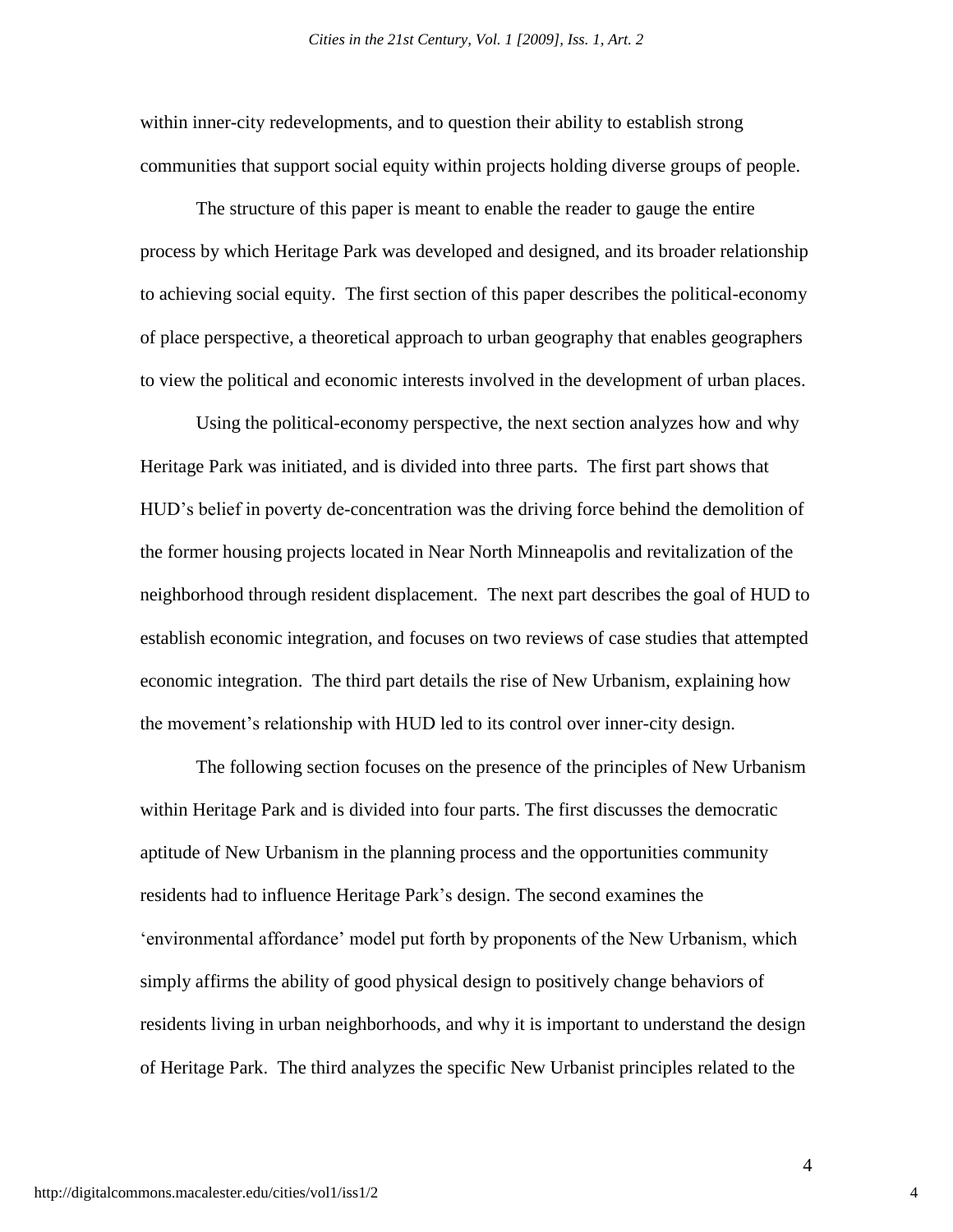construction of community and the creation of social equity, and their seemingly contradictive influences on Heritage Park. The last part inspects New Urbanist aims to use their principles as a means to gentrify neighborhoods, and questions whether gentrification of Heritage Park would lead to an economically and racially diverse neighborhood that could fashion social equity.

The fourth section begins with a reflection on my own experience with Heritage Park, and the impressions I received through a visit to the project and a timely interview. From this experience and my analysis on New Urbanism and Heritage Park, it is apparent that the physical design has had little positive affect on the communal behaviors of Heritage Park, at least in terms of building civic bonds and accepting diversity necessary to establishing social equity, as these came about from active and engaged human agents within the project's community. However, maintaining the current strength and diversity of the Heritage Park community is contingent upon its resistance of further gentrification.

Finally, I conclude by remarking on the ways in which future projects could be directed more appropriately to improve attempts to create and maintain truly progressive, integrated inner-city neighborhoods. Then I explain the implications that can be drawn from this case study analysis of Heritage Park, in that it cannot be generalized to all HOPE VI projects or New Urbanist neighborhoods. Lastly, I explain the further research needed to be done to in order to more aptly investigate the community structure of Heritage Park and to more explicitly comprehend New Urbanism's ability to promote social equity in the real world.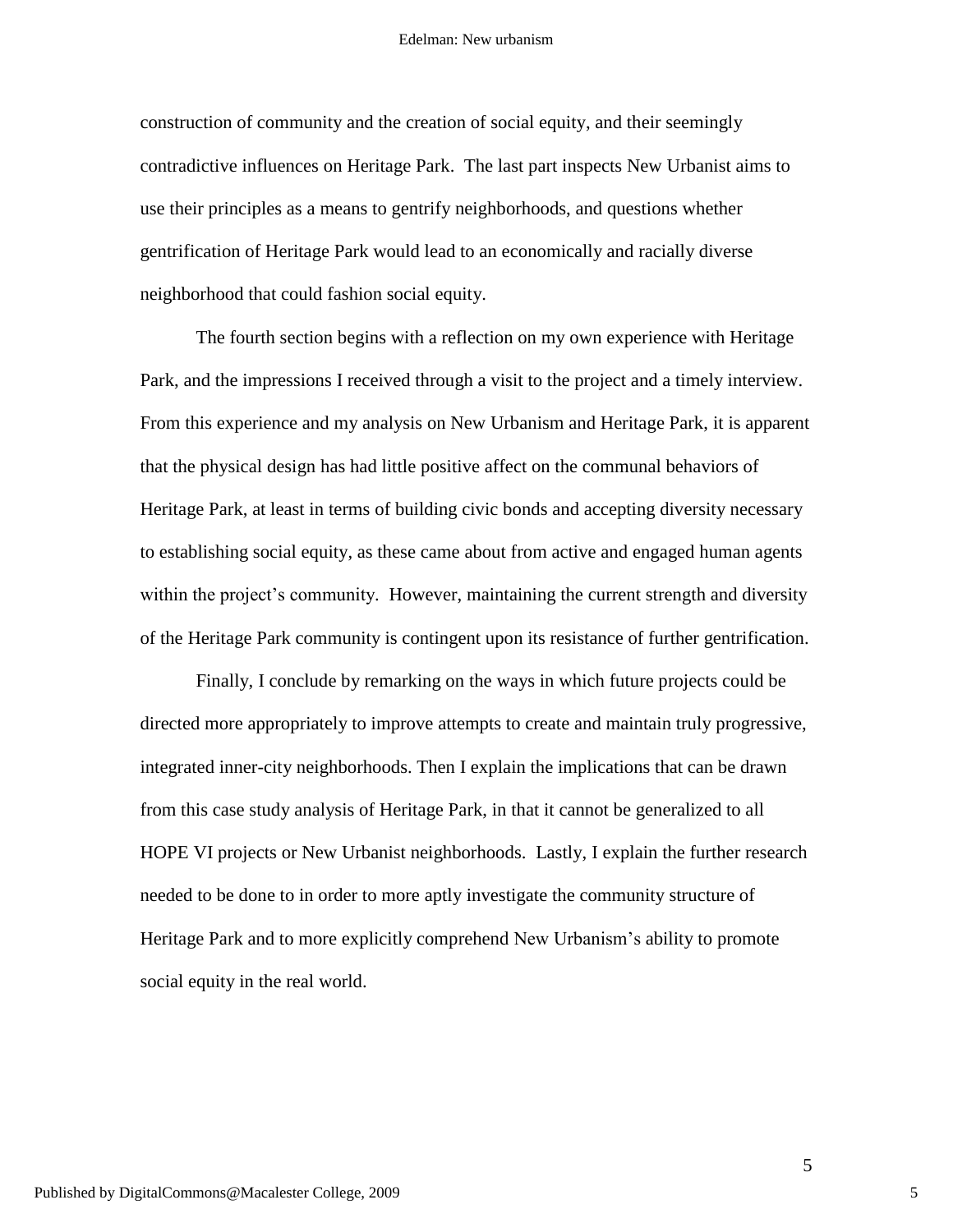#### **Theoretical Background – The Political-Economy of Place:**

The political-economy of place perspective allows geographers to move beyond the geographical question of what and where something (a commercial building, housing development, industrial park, etc.) is built, to also analyze why, how, and for whom things get built. More specifically, the intention behind the political-economy of place is to focus on the politics and economics of all scales, and how they intertwine with one another to create the form in which a given place develops. This perspective is important for urban geographers because it enables us to piece together how cities change and grow over time.

Scholarly works by Logan and Molotch (1987), Hayden (2003), and Cox (1998) use the political-economy perspective to explain the role of individuals, government, and growth machines in the process of developing urban places. Additionally, implicit within this study of the political-economy perspective of Heritage Park is Anthony Giddens" (1995) structuration theory, which pronounces that human action shapes and is shaped by social structures. His theory presents a helpful framework with which to understand the relative power of human agency in transforming current urban growth mechanisms.

Using her knowledge of the political-economy perspective, Hayden (2003) shows how development agencies and real estate entrepreneurs profited from certain government policies that enabled them to establish a sustained method of outward growth, (i.e., away from the central cities) known as suburbanization. For instance, preceding World War II, powerful real estate groups with help from influential politicians, such as Herbert Hoover, lobbied to the federal government to subsidize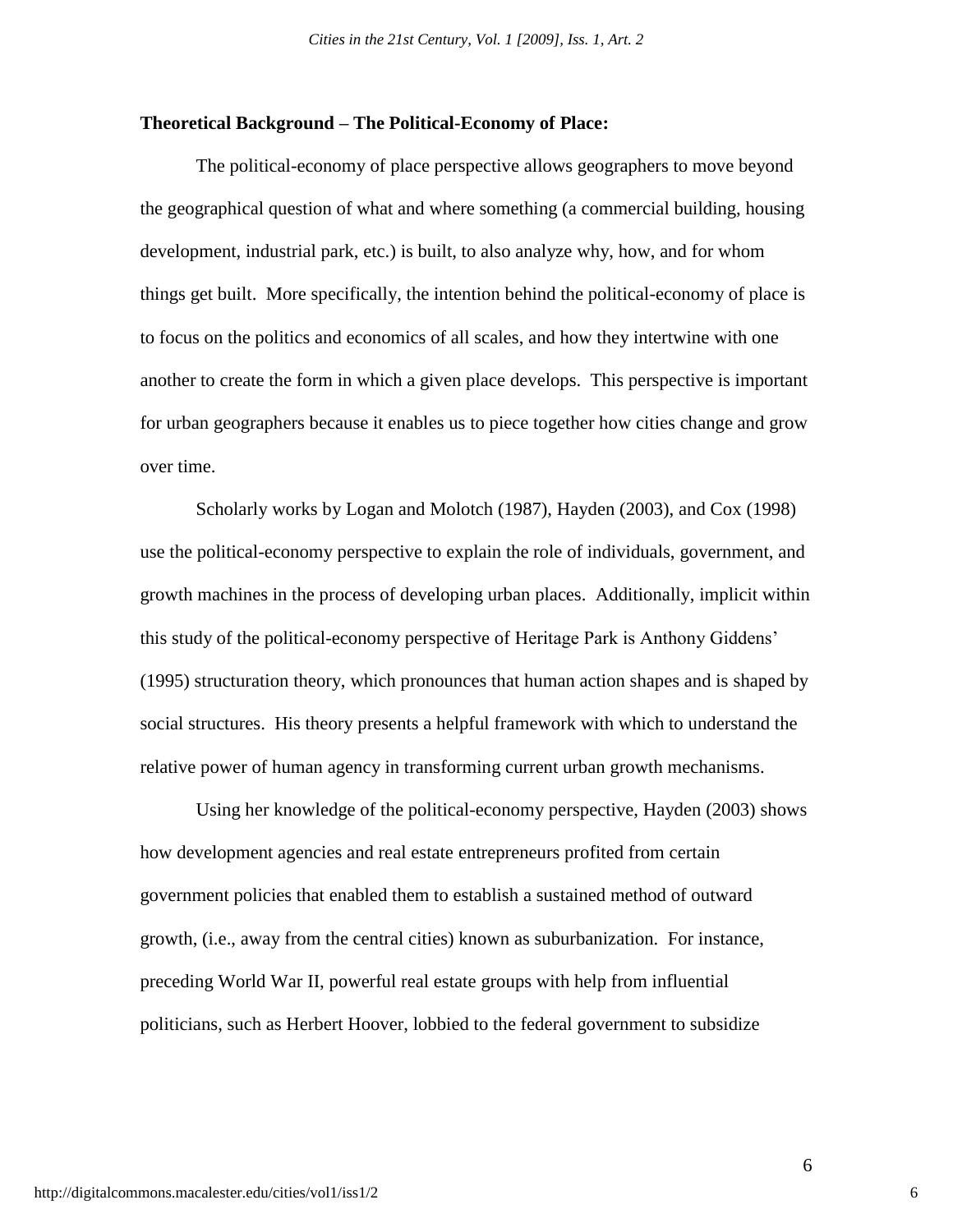private, single-family home developments and craft more favorable home-lending conditions for more Americans.

Analyzing how suburbs became the standard form of development and who its main actors were in  $20<sup>th</sup>$  century America with a political-economy lens. Hayden was able to show that the process of suburbanization was not inevitable. Rather, certain real estate individuals and groups were able to shift government and economic policies in their favor, maximizing their profits and influence on urban planning. Thus, one can surmise that individual and group actors have the power to recalibrate the policies and forms of urban (re)development. These individual and group actors who manipulate policies to achieve control and profitability of urban development plans can be comprehended cumulatively as "growth machines."

In "Places as Commodities" and "The City as a Growth Machine," Logan and Molotch (1987) provide a powerful insight into the political-economy of place through their analysis of the growth machine. Their growth machine thesis helps illuminate the specific actors politically involved in urban places and the geographical configurations that mold economic development in cities. The two authors begin by critiquing the notion put forth by influential developers and politicians that all forms of urban growth are necessarily beneficial to the public. Instead, Logan and Molotch (1987) assert that the common forms of urban growth (e.g., suburbanization and sprawl) in the  $20<sup>th</sup>$  century and continuing today do not build wealth within the public sector, but merely redistribute it. This redistribution of wealth, however, is not spread evenly among all places and social groups, but is intentionally allocated to those located and/or in control of "top places" (Logan and Molotch 1987, 49). Furthermore, access to the top places is reserved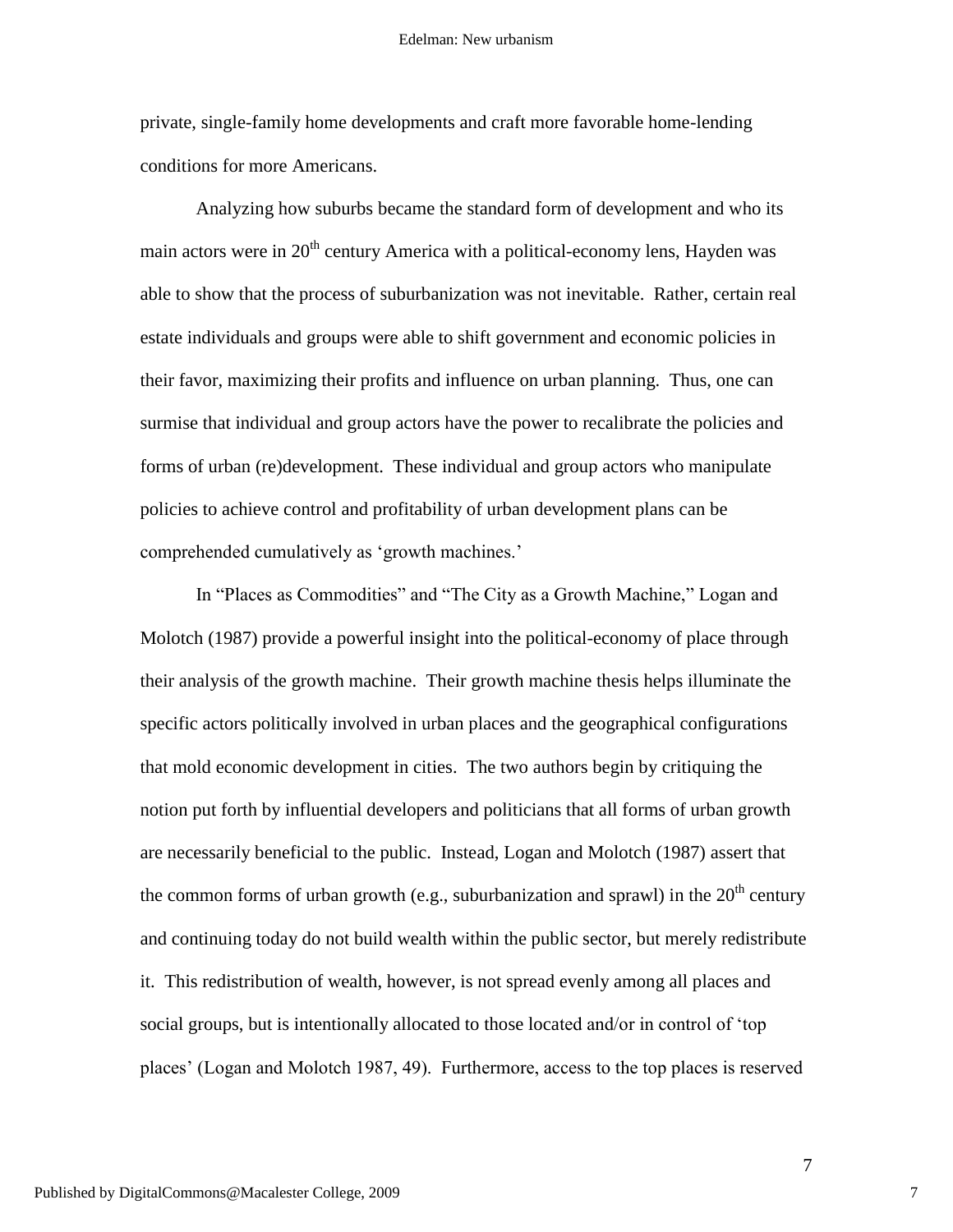only for those with prominent social standing. Thus, the authors see the "reality of place,' or the ways in which a person's location is directly linked to social status, as a critical factor in understanding growth machines and the process of urban development. Furthermore, it is the inequalities of place which help define and reinforce social inequalities and facilitate the fundamentally unbalanced mode of urban growth in the United States.

Also using the political-economy perspective and the growth machine thesis as background, Cox (1998) examines the complexities of local economic development, a process that intertwines political economics within spaces of dependence and spaces of engagement. He defines spaces of dependence as the "localized social relations upon which…essential interests' are realized; spaces of engagement are defined as 'the space in which the politics of securing a space of dependence unfolds" (Cox 1998, 2). In other words, there are two separate arenas in which the politics of place transpire that accommodate a convoluted set of interests and actors of varying scales.

While I argue that Heritage Park does have certain characteristics that encourage social equity, it was not continuously recognized throughout the entire development process. Moreover, the development of Heritage Park involved many actors of varying scales, all of whom attempted to influence its direction to best fit within their own agendas. For example, HUD, a federal institution, was able to use its enormous funding capabilities to encourage local government authorities in Minneapolis to prioritize HUD"s interest in de-concentrating the poor community within Near North Minneapolis (Goetz 2002). Viewing all of the actors involved in the development of Heritage Park – such as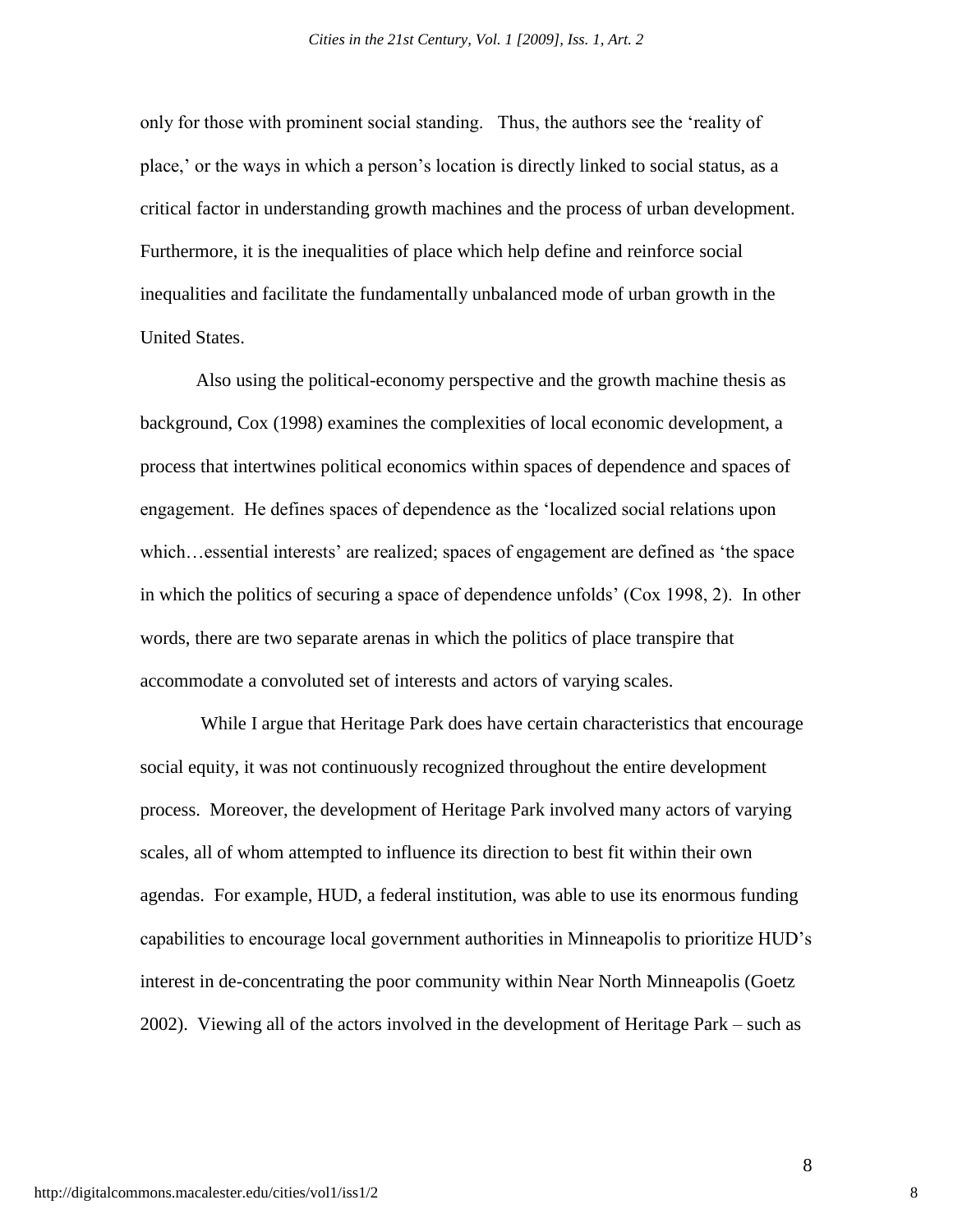HUD and its HOPE VI program, McCormack Baron Salazar  $(MBS)^3$ , local government authorities, and community and legal groups – through a political-economy lens is necessary to illuminate their collective or competing roles in producing and contesting Heritage Park, and to disentangle their specific interests.

#### **The Political-economy of Heritage Park:**

*Poverty De-concentration*

Heritage Park could be viewed as a project designed to combat the inequalities of place theorized by Logan and Molotch through situating people of separate socioeconomic classes together in the same location. As a HUD HOPE VI project, it has sought to de-concentrate the poor community of North Minneapolis, which Logan and Molotch (1987, 94) argue as compulsory in order to achieve true integration. Under the philosophies of poverty de-concentration and economic integration, it is alleged that the mixing of groups of people with different levels of income will deliver equitable access to jobs, education, healthcare services, and amenities (Goetz 2002). The power behind HUD"s rhetoric became apparent early on in the development process, and was essential to the project"s ultimate establishment.

The project was initiated by a consent decree from the *Hollman v. Cisneros*<sup>4</sup> court case in 1992, which began as a discriminatory case about a lack of housing choices among African-American residents of low-income housing and evolved into a civil case aimed at de-concentrating areas of high levels of poverty within North Minneapolis (Goetz 2002). Although many proponents of Heritage Park claim the court"s decision was primarily based on giving poor people better housing choices (Williams 2002), with

<sup>&</sup>lt;sup>3</sup> MBS is a private company that specializes in New Urbanist projects and is the lead developer of Heritage Park

<sup>4</sup> *Cisneros*, of course, stands for Henry Cisneros, who served as the Secretary of HUD from 1993-1997.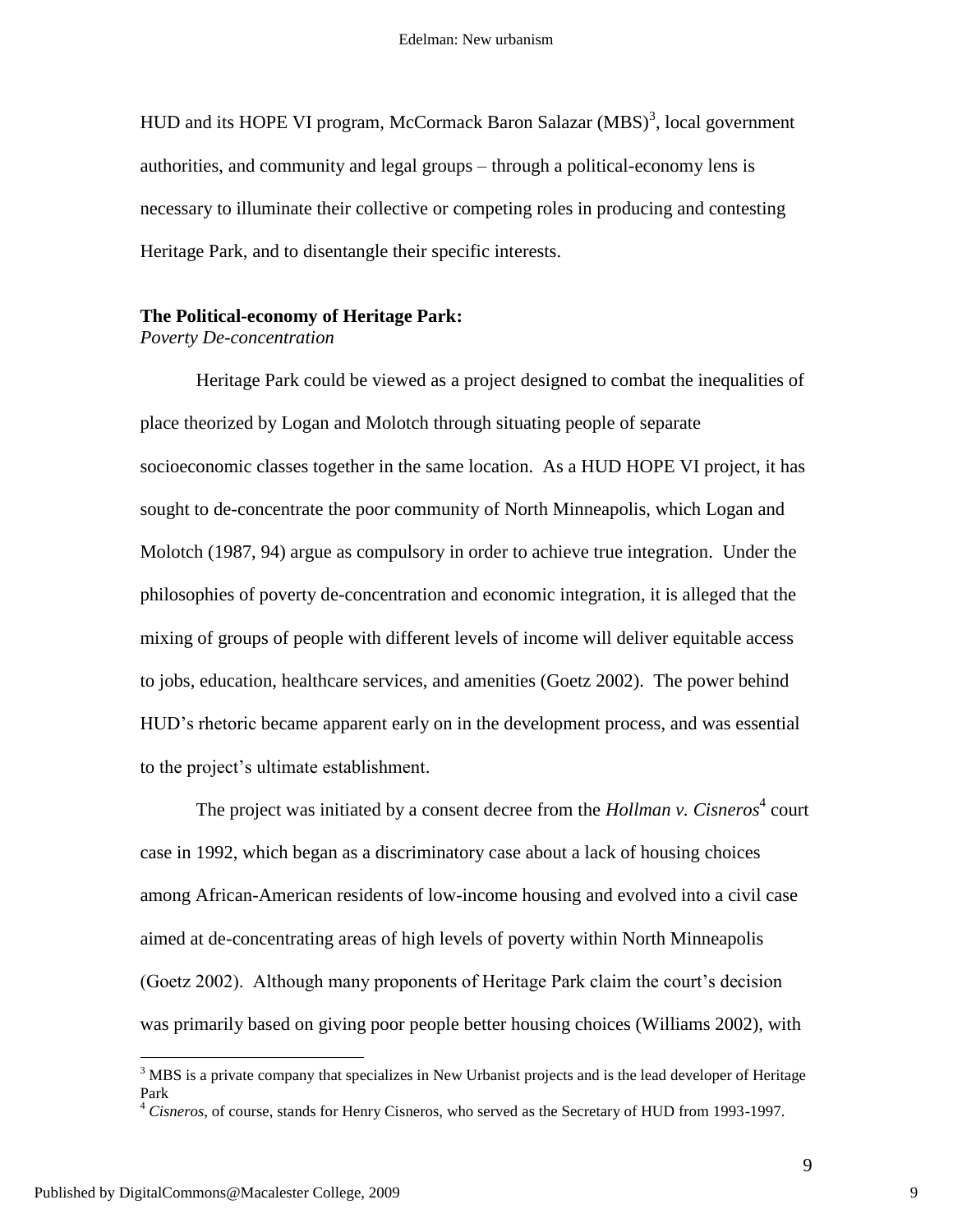HUD on board, it clearly morphed into a case about dispersing poor communities. In addition to HUD, the case defendants included the MPHA, the Metropolitan Council, and the City of Minneapolis. Influenced by HUD"s rhetoric (and money), all of these groups had an interest in de-concentrating and dispersing clustered poor communities, and so it was determined that the public housing units located in Sumner-Glenwood and Near North, Minneapolis would be demolished and replaced by a housing development with a fewer number of low-income units (Caniglia 1997; Goetz 2002).

As Goetz (2002) explains, the de-concentration of the poor is a contentious issue. Many have questioned whether their dispersal further disadvantages the poor, who see their communities and social networks torn apart, and find themselves isolated within larger consortiums of higher income people (Bohl 2000; Caniglia 1997; Williams 2002; Day 2003; Grant 2006). Furthermore, the public housing projects that were eventually demolished to make room for Heritage Park contained more than 900 units. Finding adequate replacement housing for all the displaced residents proved to be exceedingly difficult considering the lack of available affordable housing within the Twin Cities metropolitan region during the time. While poverty de-concentration may be theoretically acceptable, its practice can lead to realities of displacement, relocation, and the destruction of existing communities (Caniglia 1997; Goetz 2002; Day 2003).

Thus, the project's implementation process became quite complicated, as oppositional actors and community organizations involved themselves in the development of Heritage Park. Members of the soon-to-be displaced Near North Southeast Asian community started to protest the demolition of their public housing homes, believing their structures of community support would disintegrate with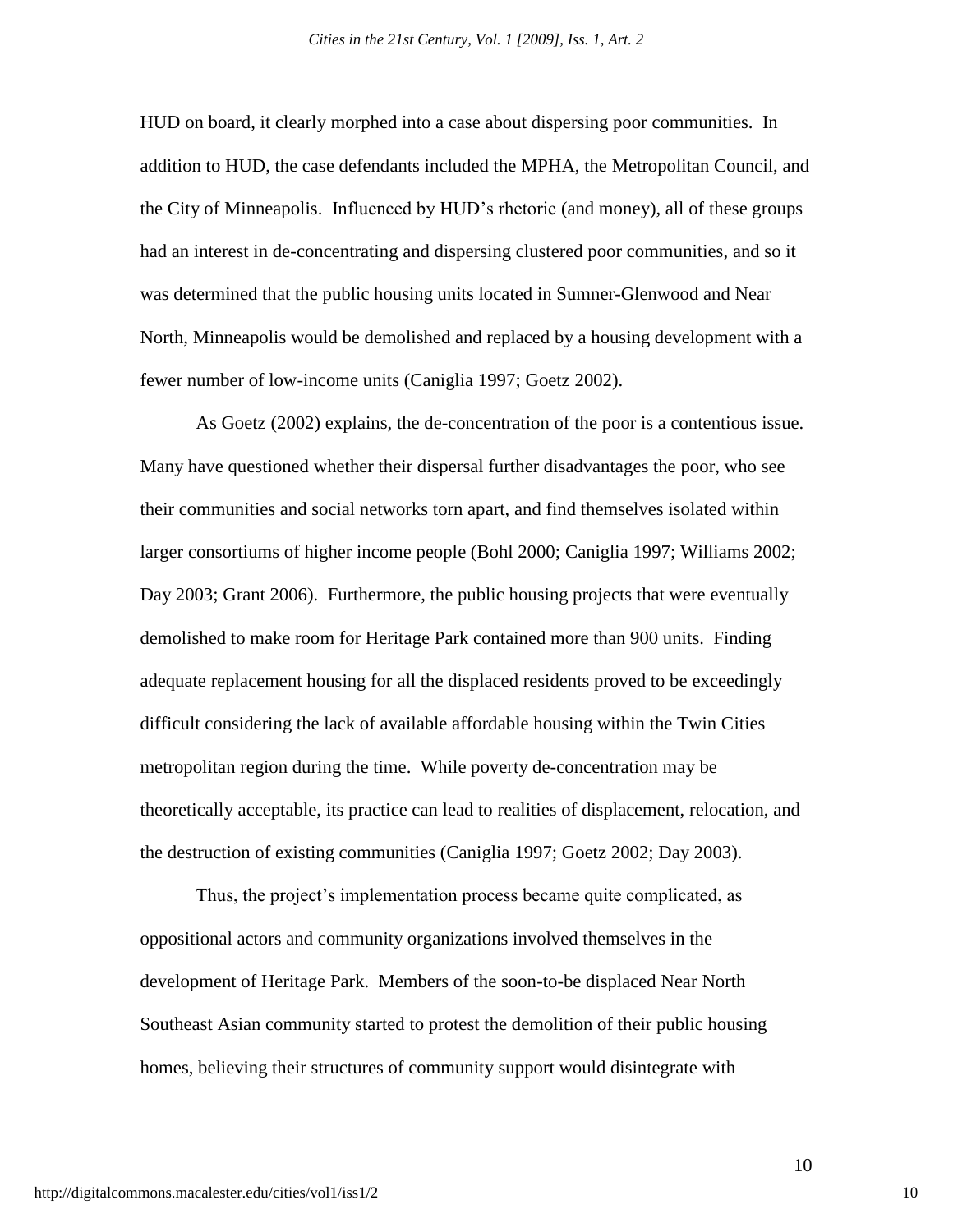displacement. The Northside Neighbors for Justice (NNJ) and the NAACP, which came under new leadership, also began protesting the Heritage Park project with the same argument pertaining to the African American community in Near North, in addition to a fear of gentrification (Goetz 2002).

None of these oppositional groups were shy to use the local media to popularize their concerns and the court system to justify their claims. Using these resources increased the level of interest and the scale of engagement of the project issues. They aimed to create awareness of the negative effects of affordable housing demolition and removal, including the burden it placed on real families (Goetz 2002). As Cox (1997, 18) states in his essay, "Leverage [over spaces of dependence] is not something static…rather it is discovered in the process of conflict." These oppositional groups were able to convince the Minneapolis mayor to halt demolition of the Near North public housing units, although only temporarily. According to Goetz (2002), the groups wanted additional HUD funds to rehabilitate the housing projects in place, instead of destroying them and starting all over. HUD, however, rejected to send these funds, and when appeals were made, the court ultimately ruled that demolition and revitalization should continue as planned. While these groups were able to shift public conversation from focusing the benefits of poverty de-concentration to its malevolent consequences and garner support for their interests and arguments, the ideology of poverty dispersal eventually won out.

#### *Economic Integration through HOPE VI*

Economic integration within inner-city neighborhoods is also one of the main goals of the HOPE VI program. This goal is part of the wider assumption that integration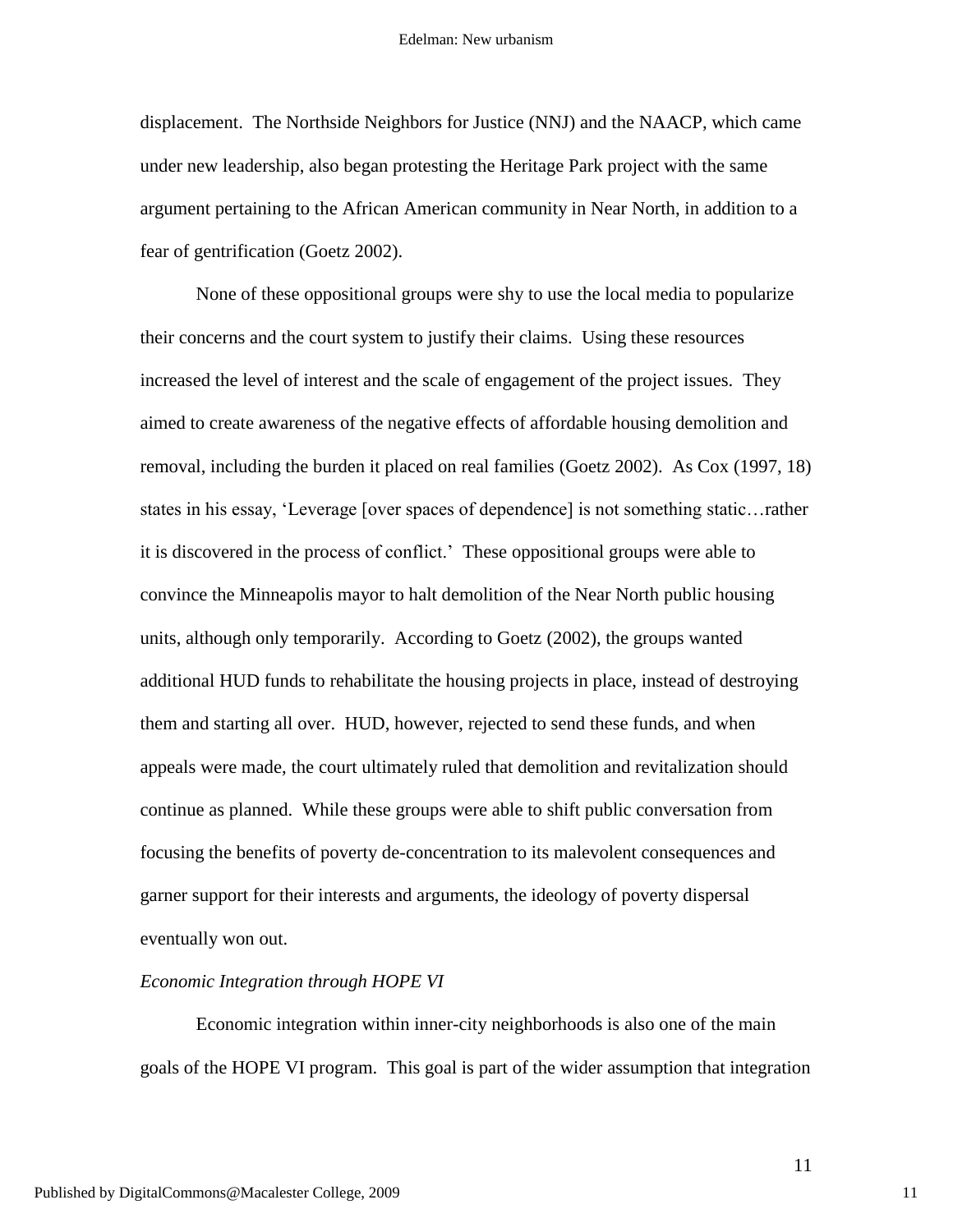can improve the "life chances" of low-income housing residents through benefits such as proper role models, access to employment, and safer neighborhoods (Shore 1995; Rosenbaum et al 1998). Several projects besides Heritage Park have sought to (re)integrate people of different levels of income. Two of these projects are Lake Parc Place in Chicago, Illinois and Crawford Square in Pittsburgh, Pennsylvania.

Rosenbaum et al. (1998) describe Lake Parc Place, a public housing project that was demolished and rebuilt to include both public and affordable units. They maintain that the working class families who moved into Lake Parc Place were able to stabilize the project, making it the safest public housing project in Chicago. Moreover, from the results of various surveys and interviews they conducted, both residents of the working class and those on welfare living in Lake Parc Place felt safe, had meaningful social interaction, and were satisfied overall by their living situation (Rosenbaum et al. 1998).

However, the authors note that the success of Lake Parc Place was due to the fact that many of the working class families who moved in had a lot in common with the residents and families on welfare. They assert that other mixed-income developments prior to this one failed to attract higher income people who had common interests with public and affordable housing residents – that is, the market-rate residents were usually single and/or did not have children – which had acted as a barrier to social interaction and the construction of strong community ties (Rosenbaum et al. 1998). Furthermore, Lake Parc Place was completely African-American, and did not attempt to integrate people of different ethnicities, which may have facilitated community building through similar cultural bonds. In other words, it is more difficult to achieve strong, socially equitable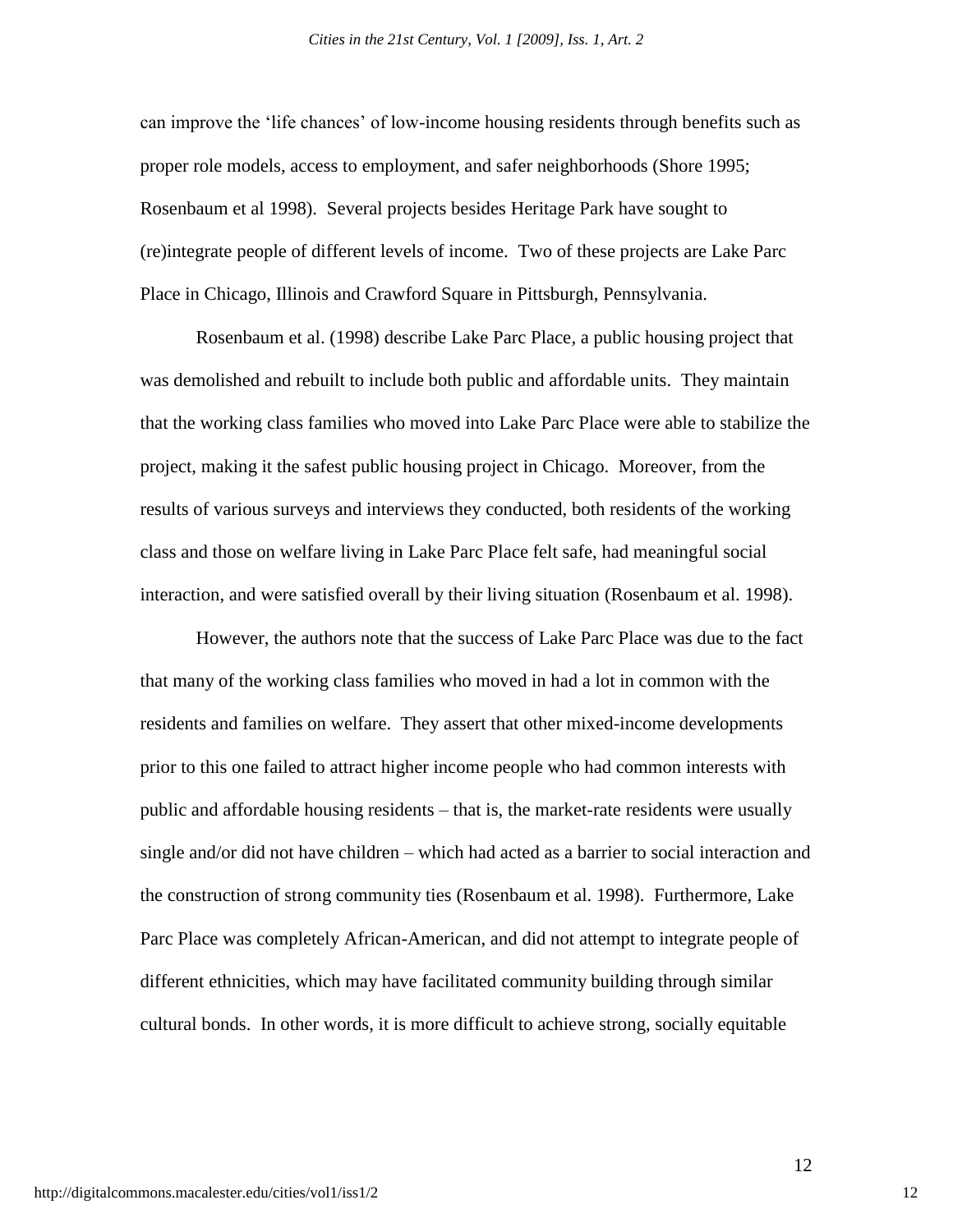communities in a project that seeks to integrate a wide variety of incomes and ethnicities, such as the Heritage Park project.

Crawford Square in Pittsburgh, described by Deitrick and Ellis (2004) is another inner-city project devoted to economic integration of a neighborhood employing the New Urbanist design.<sup>5</sup> The authors maintain that the project has largely restored the neighborhood"s image and perception within Pittsburgh residents and business developers. Although the project is racially diverse and includes a mix of income levels, it still excludes the very poor, those who are eligible for public housing (Deitrick and Ellis 2004). Thus, its aims are not quite as lofty as Heritage Park, which has sought to integrate people of very low incomes, moderate incomes, and high incomes together.

The integrationist aims of HOPE VI projects like Heritage Park are exceedingly difficult to achieve, as they mainly involve attracting middle-income professionals to live in poor, marginalized communities (Day 2003). It is still undetermined whether strong communities represented by a wide range of income levels can be established within new inner-city housing developments. It is also debatable whether attempts to establish new and economically diverse neighborhoods is worth de-concentrating poor people who may be unwilling to see their communities and social networks dissolve as a result from demolition. Nevertheless, economic integration has been prioritized by HOPE VI, and was one of the main forces behind the development of Heritage Park.

<sup>&</sup>lt;sup>5</sup> McCormack Baron Salazar, the lead developer of Crawford Square, is also the lead developer of Heritage Park. They have New Urbanist developments in over 30 American cities. [<http://www.mccormackbaron.com/HTML/home.html>](http://www.mccormackbaron.com/HTML/home.html)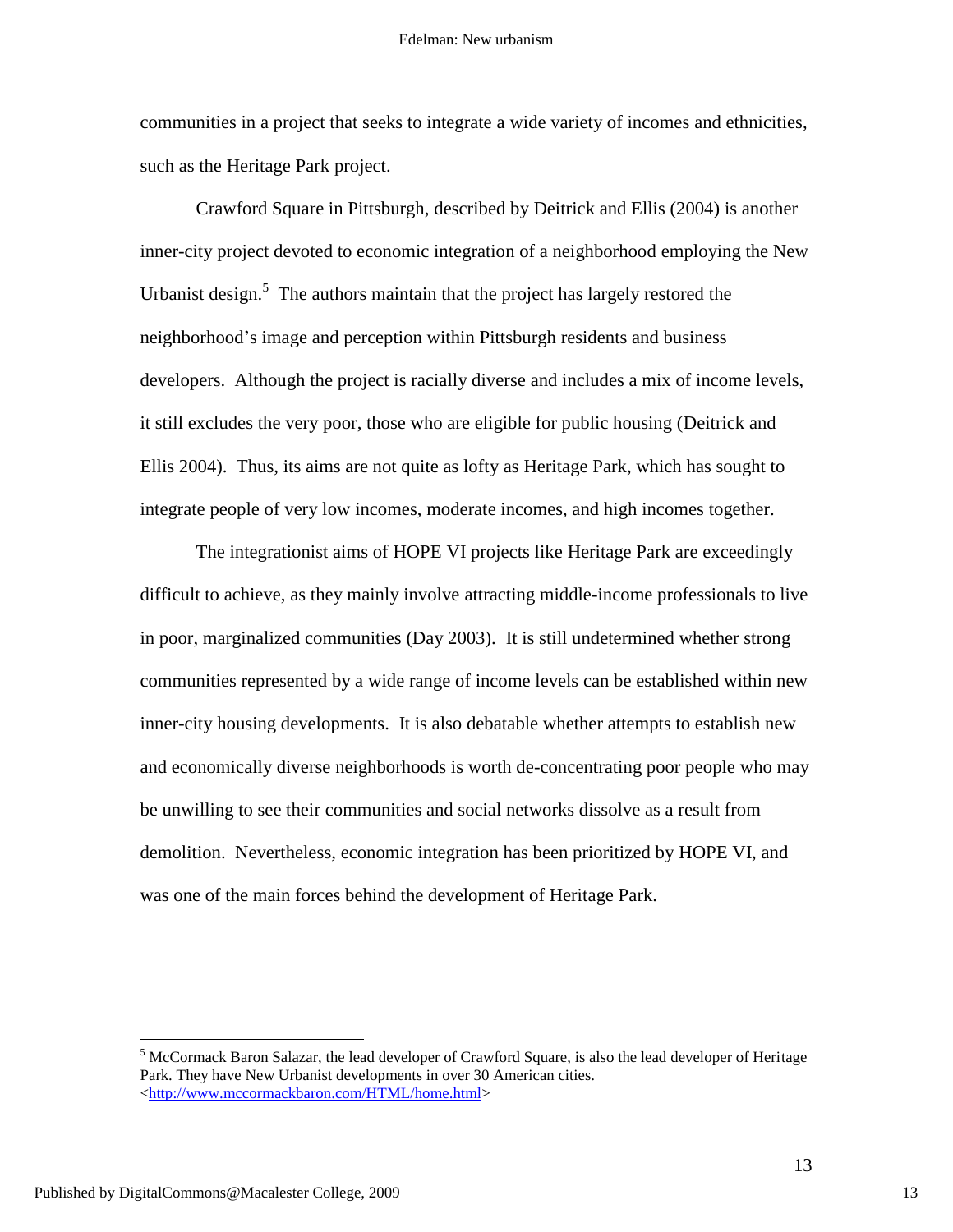#### *The Rise of New Urbanism*

New Urbanism is an urban planning and architectural movement that has aimed to change the form of American cities away from the existing development practices that have led to urban sprawl and suburbanization. Its roots began in the 1970's and 1980's and was primarily focused on creating less dispersed and less car-oriented suburban neighborhoods. The movement was popularized among urban planners following the construction of Seaside, Florida and Celebration, Florida, two developments which have become notorious among many scholars of urban geography (Fulton 1996; Ellis 2002). Aspiring to establish growth management, environmental protection, and urban revitalization, the goal of New Urbanism is to redefine American living through a return to some "traditional" designs and smaller, more "human scale" regions, districts, and neighborhoods (Bressi 1994; Katz 1994; Fulton 1996; Bohl 2000; Ellis 2002; Rees 2003).

Like Hayden"s analysis of the rise of suburbanization, proponents of New Urbanism were able to use powerful rhetoric to successfully lobby for federal funding and approval to re-imagine inner-city (re)development and design through the HOPE VI program. In 1996, the federal government became officially aligned with the principles of New Urbanism, when the HUD Secretary, Henry Cisneros, signed the Charter of the New Urbanism (Rees 2003). Thus, public efforts to revitalize the inner-cities were synchronized with the design principles of New Urbanism. This agreement signaled the rise of New Urbanism as the preeminent form of development within HOPE VI subsidized projects and shifted the way in which public and affordable housing is conceived in American city planning.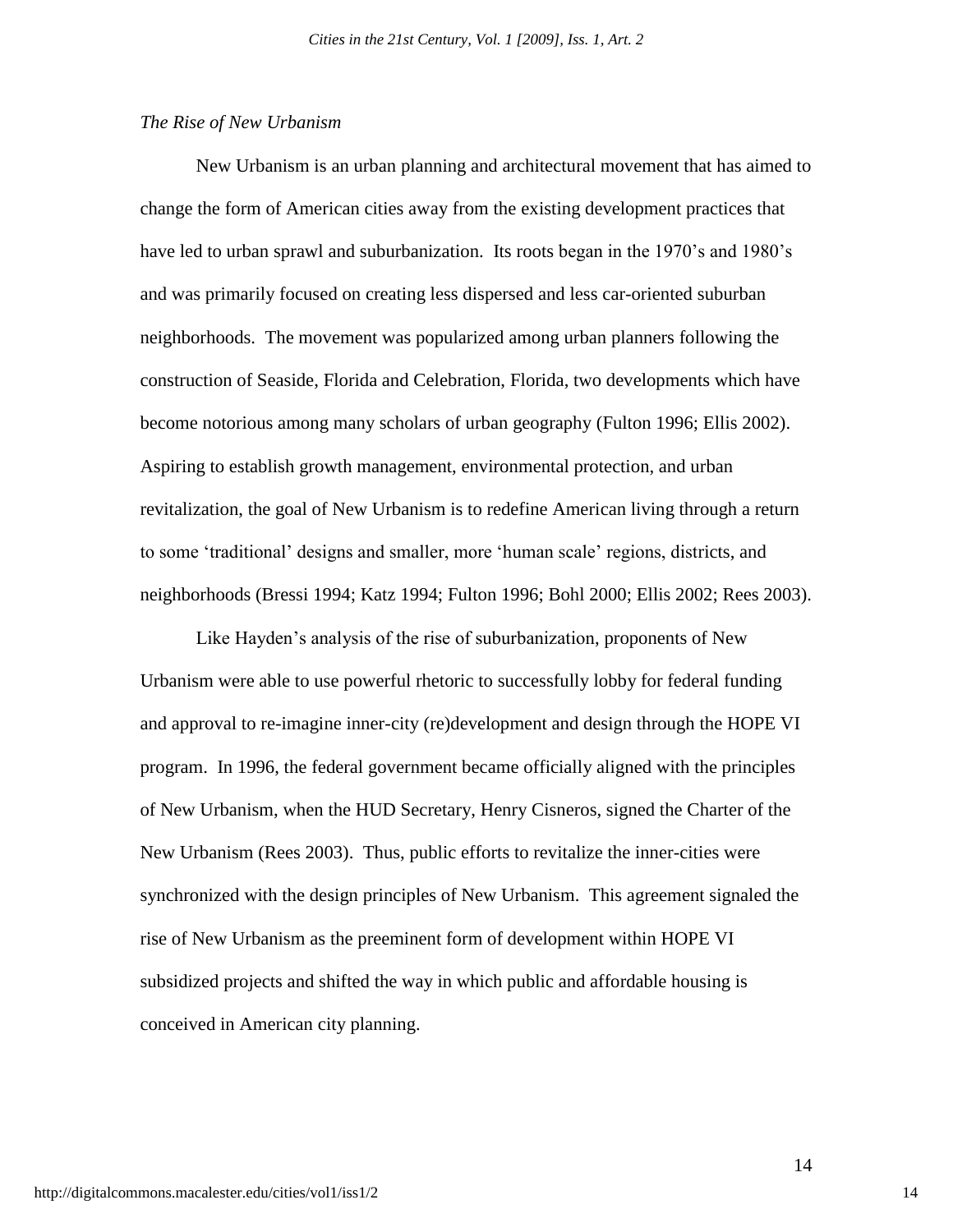Elliott et al. (2004) explain that the ascent of the New Urbanist movement within inner-city redevelopment projects was not much different from the political and economic processes that led to the standardization of urban sprawl and suburbanization. They contend that when the proponents of New Urbanism were able to convince the federal government to align itself with their principles, it created political opportunities for actors "to adopt and espouse selective New Urbanist themes and imagery to construct and advance divergent visions what urban space ought to be' (Elliott et al. 2004, 2). Essentially, New Urbanists were given the power to re-imagine and reconstruct the American inner-city in the manner in which they saw fit. Thus, New Urbanist language became the only way in which urban development could be discussed, at least in terms of HOPE VI revitalization projects, much like market-led growth and sprawl became the only language in which actors and groups could discuss  $20<sup>th</sup>$  century urban planning.

Furthermore, in accordance with the guidelines by which HOPE VI funds were distributed, "public-private partnerships" were created in which private developers were contracted to build the inner-city projects while implementing New Urbanist principles (Elliott et al. 2004). These partnerships often allowed the private developers to greatly influence, if not dominate, the overall design of the HOPE VI projects. This has also allowed them to continue to make sizeable profits through federal grants and subsidies. Following suit, the MPHA contracted a private developer, McCormack Baron Salazar (MBS) to head the development of Heritage Park.

Thus, the principles of New Urbanism have become a presupposed outline of design among public officials and developers, leaving little room for dissent about the form inner-city projects should take. HOPE VI has endorsed New Urbanism, believing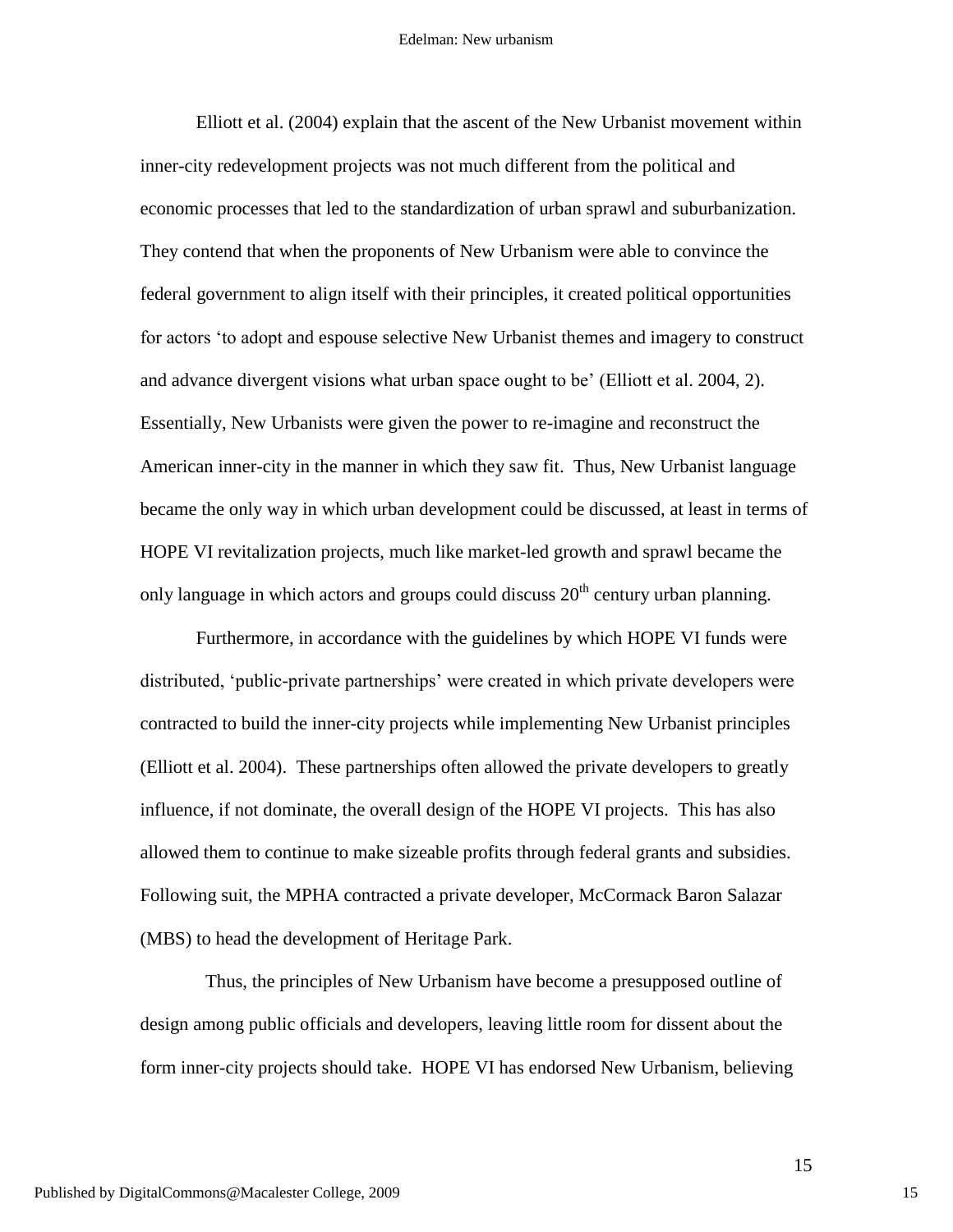the ambitions of public housing revitalization and New Urbanism share common attitudes as to the most effective ways to redevelop cities (Bohl 2000; Elliott et al 2004). If one is to understand New Urbanism and its role in inner-city redevelopment, it is important to understand the rhetoric it propagates and to grasp the ways in which its influence has affected the design and aspirations of HOPE VI projects like Heritage Park. An inquiry into the level of social equity of Heritage Park becomes accordingly pertinent, and an issue of concern for the poor and disenfranchised.

# **New Urbanism – Community Building and the Establishment of Social Equity:** *Community Participation*

Although many HOPE VI projects, including Heritage Park, have been headed by private developers, community participation in the design process has been indispensably connected to the strategies of New Urbanism (Grant 2006). In this way, resident and surrounding community members could conceivably offer suggestions and alterations to the draft design plans of site developers and architects. The most popular method with which to engage the surrounding community within the planning process has been an intensive workshop, or charrette, in which community members can offer opinions of the design drafts made by the developer and its design associates (Bohl 2000; Goetz 2002; Day 2003; Grant 2006). However, Jill Grant (2006) asserts that these charrettes offer little opportunity for design principles that do not coincide with New Urbanism, essentially positioning the preferred designers as visionary leaders of city form and function. Deitrick and Ellis (2004), on the other hand, claim that the success of Crawford Square was partly due to strong community planning processes that identified the various needs for affordable housing in the Hill District; and the developers and architects were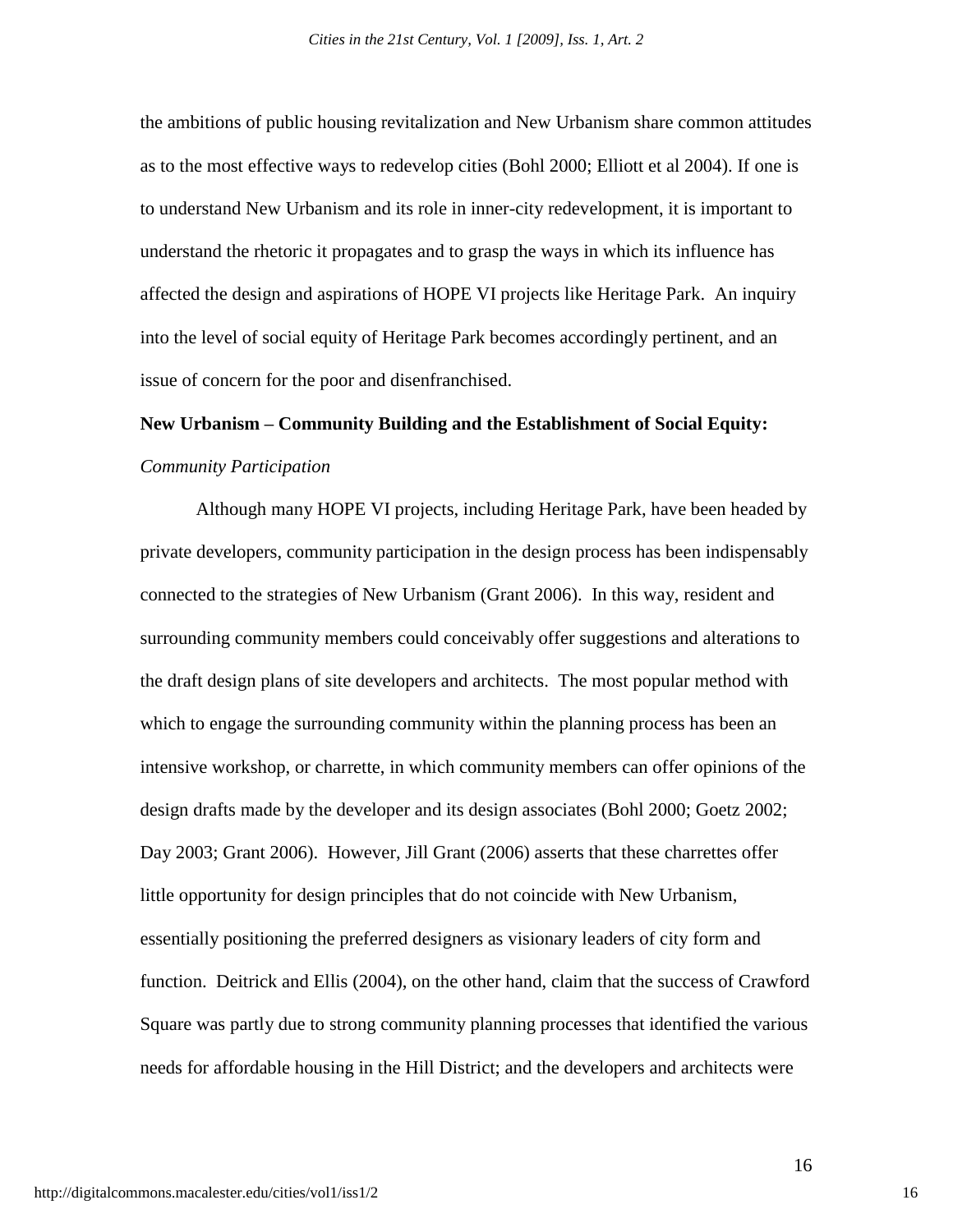not the *de facto* deciders, but were participants in the neighborhood plan. Still, one has to question whether alternative designs or language forms, which may not have coincided with New Urbanist principles, were allowed in the Crawford Square charrettes.

With respect to Heritage Park, it is my opinion that although MBS allowed for input from public housing residents and Near North community members in terms of the components to be built within Heritage Park, the developer and its design associates illegitimatized design options that were not in line with New Urbanist ideology. Between 1999 and 2000, MBS held three phases of public meetings in which the master plan of Heritage Park was devised. These meetings involved public housing residents, adjacent neighborhood residents, business people, social service providers, and others who could offer their input and suggestions as to their wishes concerning the future of the Near North district and Heritage Park. MBS put the Urban Design Associates (UDA), who are frequently involved with New Urbanist projects, in charge of drafting the master plan and the design of residential units for Heritage Park.<sup>6</sup> It is clear that MBS was devoted to encouraging community contribution, but the Master Plan notes that the design principles were already in place before planning meetings took place, developed from the *Action Plan for Redevelopment of the Sumner Field, Glenwood, Lyndale, and Olson Public Housing Developments and Adjacent Land*. While the Action Plan was also intended to gauge and implement Near North community interests  $(G$ oetz  $2002)^7$ , with HOPE VI funding and the UDA on board to plan the project, New Urbanism was clearly the *de* 

<sup>&</sup>lt;sup>6</sup> Information gathered from 'The Minneapolis Near Northside' redevelopment master plan via the City of Minneapolis website < [http://www.ci.minneapolis.mn.us/cped/docs/near\\_northside\\_master\\_plan.pdf](http://www.ci.minneapolis.mn.us/cped/docs/near_northside_master_plan.pdf) >

<sup>7</sup> In accordance with the consent decree from *Hollman v. Cisneros*, the Action Plan was drafted from two focus group meetings, one for the Sumner/Olson site and one for the Glenwood-Lyndale site. Goetz maintains that although the focus groups were rather inclusive, some nearby residents were excluded and language barriers existed, especially for the Southeast Asian community.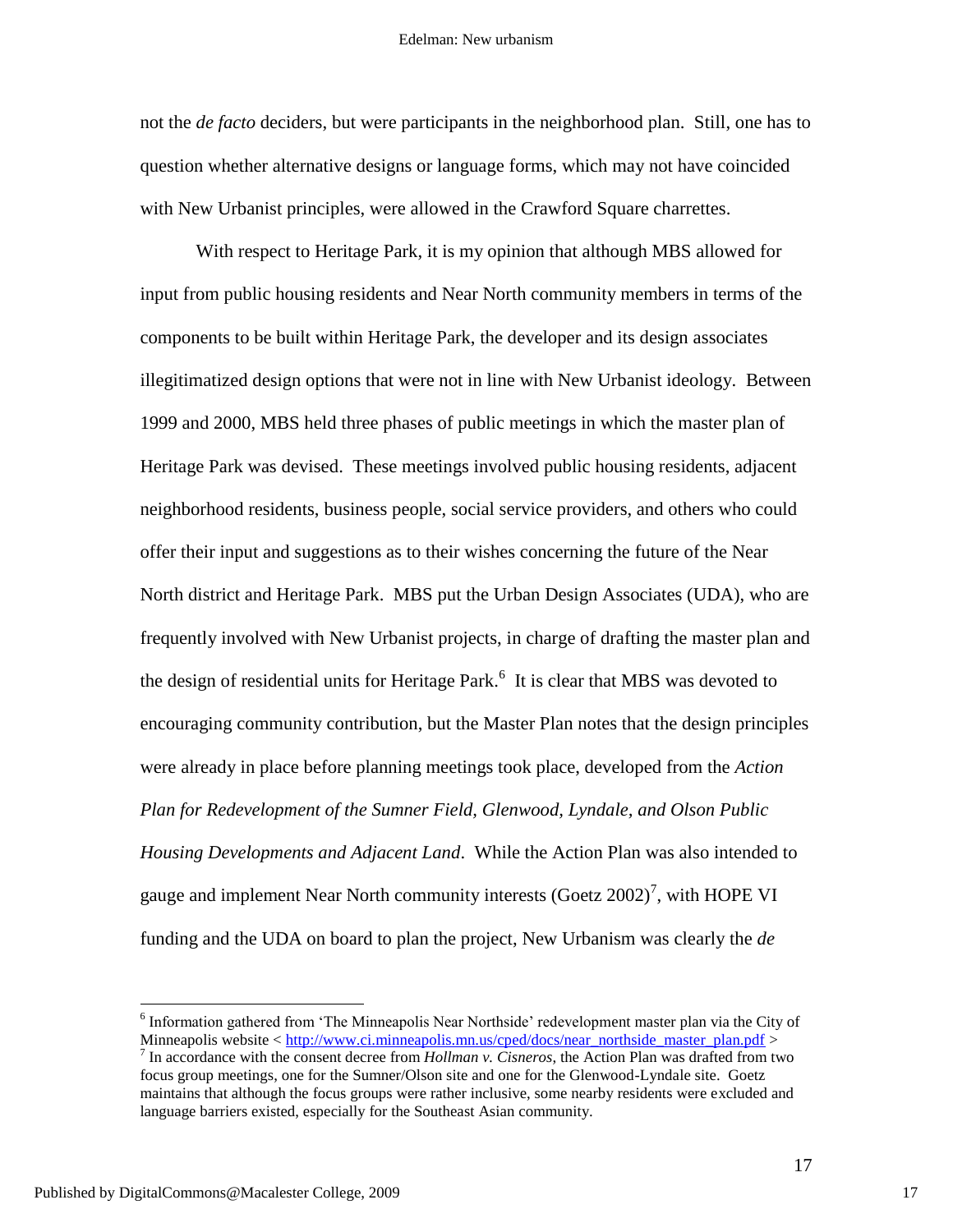*facto* design for Heritage Park. If New Urbanism does not accept criticism, or at least tolerate alternative urban design ideas – especially from members of a community that are directly affected by the project – it severely discredits the movement"s ability to craft built environments that encourage social equity.

#### *Environmental Affordance*

According to the Charter of the New Urbanism<sup>8</sup>, neighborhoods should be compact and pedestrian-friendly and they should include mixed-use buildings of multiple densities. The charter also makes evident the CNU"s desire to build strong communities that support social equity within diverse neighborhoods:

"The Congress for the New Urbanism views disinvestment in central cities…increasing separation by race and income…and the erosion of society's built heritage as one interrelated community-building challenge" (CNU 1996).

Proponents of the New Urbanism believe that employment of its design principles within HOPE VI projects can not only combat the 'interrelated challenge' of inner-city redevelopment, but encourage behavioral changes in people necessary to create more harmonious, diverse neighborhoods that support social equity and community building, which is termed 'environmental affordance' (Rees 2003). Although the CNU has acknowledged that "physical solutions by themselves will not solve social and economic problems" (CNU 1996), some scholars still assert that the New Urbanists have placed too much emphasis on physical form and its capacity to affect behaviors. Others agree with New Urbanists, believing good urban design can positively affect lifestyles and establish better social relationships among diverse neighbors.

<sup>&</sup>lt;sup>8</sup> The Charter of the New Urbanism was crafted by the Congress for the New Urbanism (CNU) in 1996.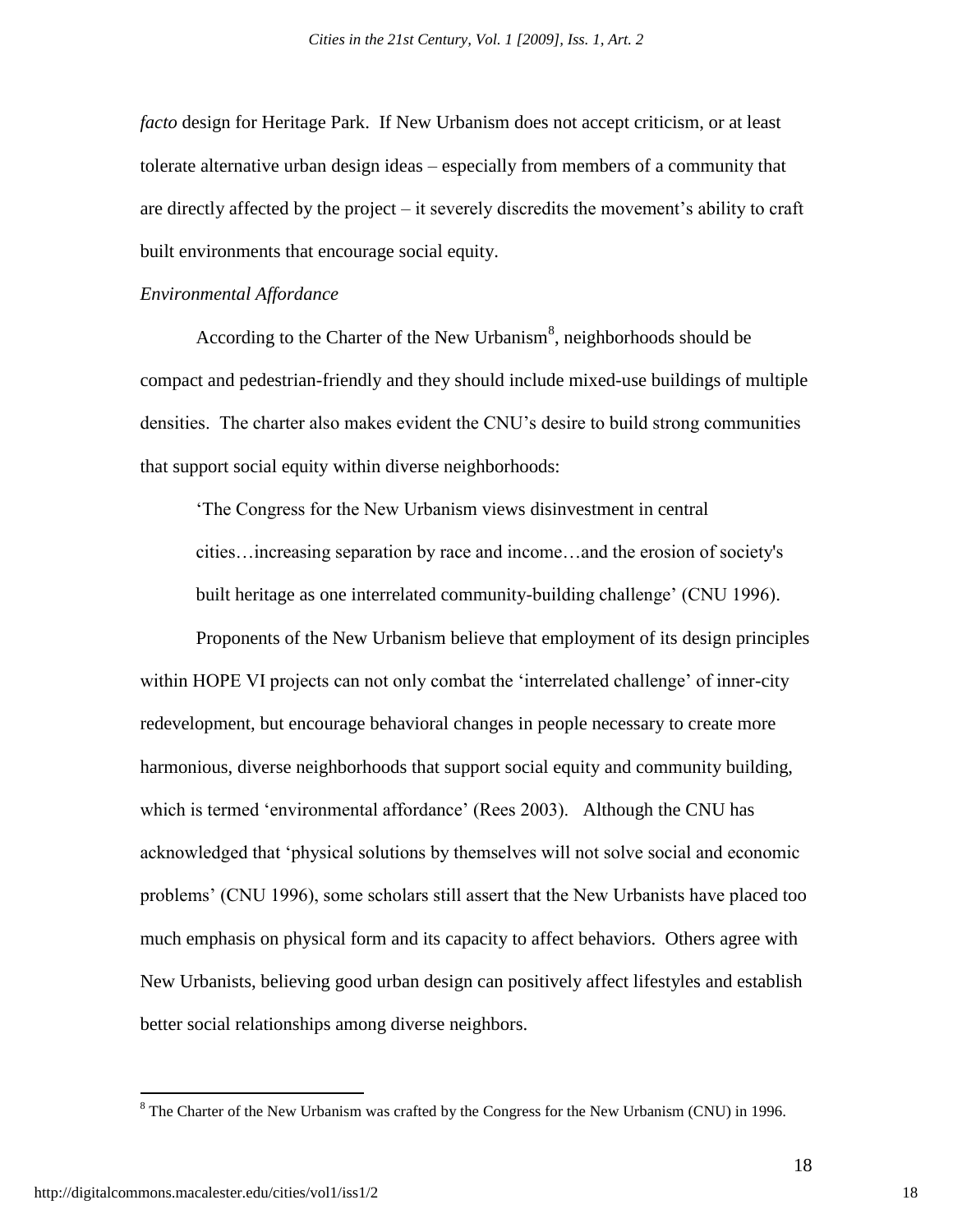Within her critique of New Urbanism, Amanda Rees (2003) states that the movement"s environmental affordance model maintains that propinquity of different ethnic and/or economic groups alone can cultivate social interaction and the shaping of community bonds. She argues that community networks are built through common interest rather than physical proximity. Kristen Day (2003) also claims that New Urbanism places too much importance on physical design to act as a catalyst for change, saying that physical transformations may not be the best solution to social problems. Furthermore, she rebuffs the generality in which the term "community" is used in New Urbanist dialogue, asserting that it can have different meanings and connotations to separate groups. Because of this, community has intrinsically exclusionary undertones, something New Urbanists do not seem to acknowledge.

Cliff Ellis (2002, 277), a supporter of the New Urbanism, maintains that "welldesigned streets and public spaces provide a supportive environment for place-based socializing," and a construction of a sense of community. Thus, he concludes that good design can "*support and encourage*" community building. Deitrick and Ellis (2004, 428) concur, believing that "good design can improve the quality, durability, marketability, and community acceptance." Furthermore, Duany and Plater-Zyberk (1994, xx) maintain that "neighborhoods that are mixed-use and pedestrian friendly…can integrate natural environments and man-made communities into a sustainable whole.'

Yet claims that New Urbanist design provides environmental affordance are deficient in empirical evidence (Talen 1999), and the construction of community bonds must be investigated more thoroughly on a case by case basis. This investigation requires an analysis of the design aspects of New Urbanism related to community building and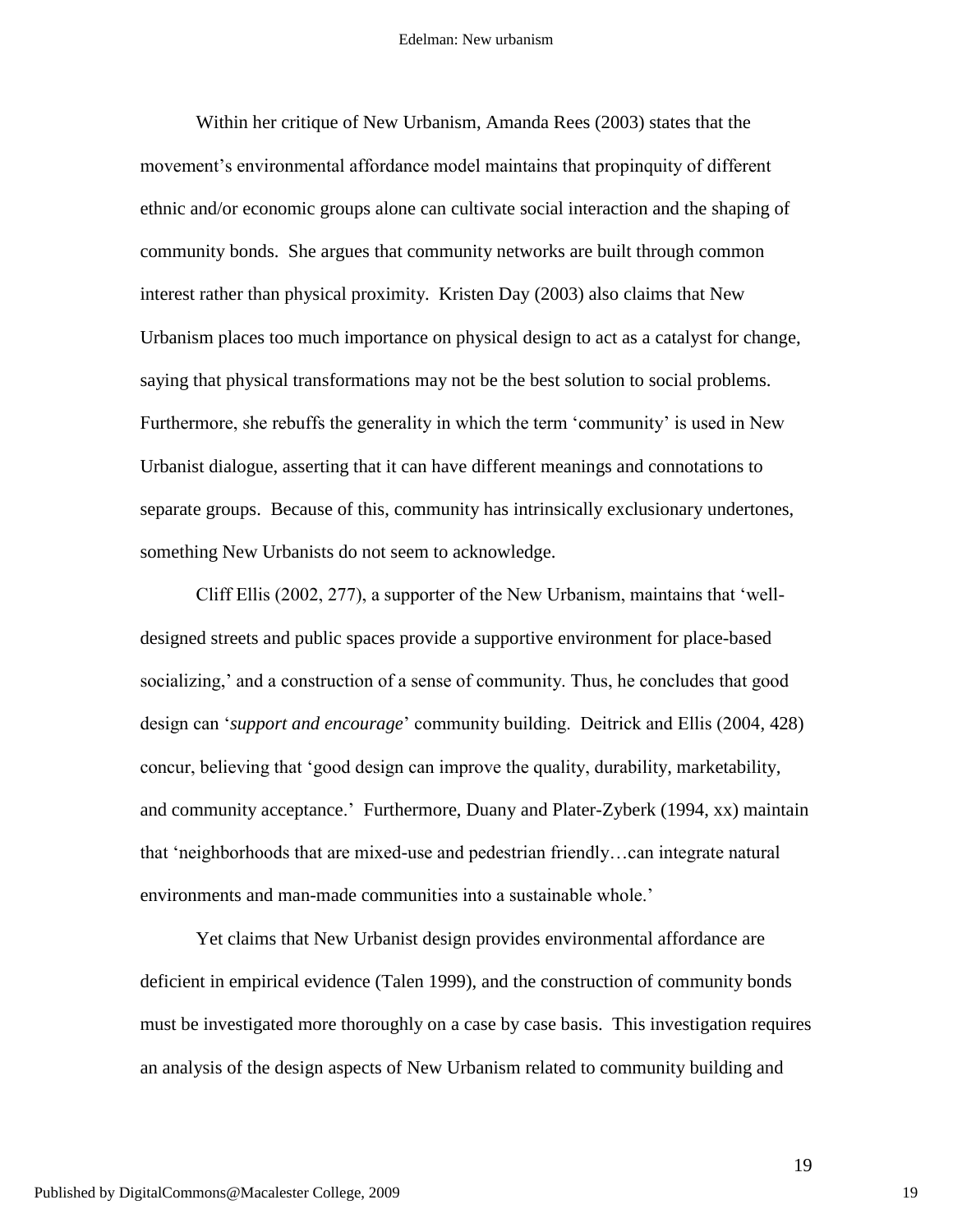social equity and how they are employed within Heritage Park. Through this analysis, it becomes apparent that many of the New Urbanist design aspects and community standards found within Heritage Park have sought to build a very particular type of community that does not seem to encourage goals of diversity, much less social equity. *Design and Community Principles*

There are three important components of the Charter of the New Urbanism related to the building of community and social equity. First, it declares that neighborhoods should be diverse both demographically and architecturally to strengthen "the personal and civic bonds essential to an authentic community." Next, they should capture the uniqueness of place by fashioning buildings with historically relevant architecture. Third, they should employ design methods of "defensible space" to ensure the safety of "neighbors [who] know each other" (CNU 1996). It is clear that the master plan of Heritage Park, drafted by the UDA and MBS, followed many of the guidelines found with the Charter of the New Urbanism endorsed by HOPE VI:

1) Design for social integration: mix market, affordable, and public housing units seamlessly throughout the neighborhood and design to the same quality for all housing types such that income distinctions are invisible.

2) Design within the historic context: to Minneapolis traditions, to Near Northside traditions and to ethnic traditions.

3) Design for safety – provide defensible space, and design for "eyes on the street." $\overline{9}$ 

In opposition to the historical tendency of architecture in American cities to distinguish between affordable and higher income housing, New Urbanists strive to emphasize local architecture within their designs that effectively makes affordable

<sup>&</sup>lt;sup>9</sup> These guidelines were spelled out in 'The Minneapolis Near Northside' master plan, although not ranked or ordered in the way I have here.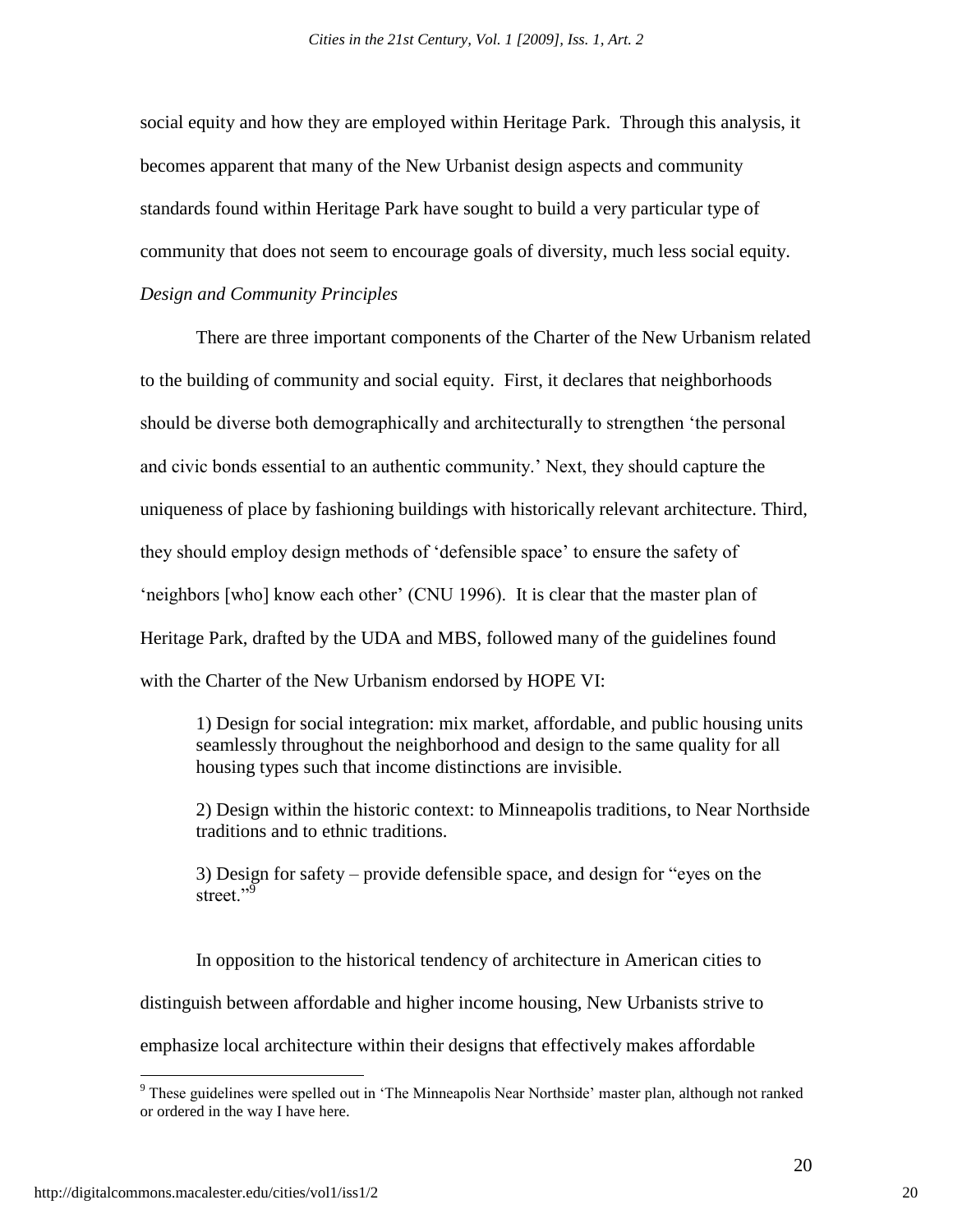housing indistinguishable from market-rate housing (Bohl 2000). However, Day (2003) has questioned the incorporation of locally relevant architecture, stating that local history and context may be contested by different groups who have constructed separate meanings for the places in which they live. Furthermore, the type of housing architecture chosen to represent an urban locality"s history has suggestive undertones about what constitutes a "good" home and an "authentic" community. For instance, affordable housing design that includes characteristics of single-family homes and landscapes would imply the singular relevance of owner-occupied, market-rate housing in local architectural heritage. Moreover, gearing design to hide the presence of affordable and public housing would suggest to both residents and outsiders that market-rate housing is the fundamental aspect of a respective community"s uniqueness and "authenticity." This prioritization of single-family housing in effect renders other types of past housing design as unimportant to local architectural and landscape history and the construction of communal place. Although making different types of housing indistinguishable is a nice idea, the concentration on specific types of housing design and landscaping could discourage alternative forms of living and is a shallow basis on which to accept diversity. This supports the claim that New Urbanism "leaves no room for challenging the dominant culture and social themes underpinning [a given housing] project' (Rees 2003, 99).

MBS and UDA were very successful in developing a mixed market at Heritage Park, offering several housing types that can accommodate individuals and large families, including apartments, townhomes, duplexes, and single-family homes at various sizes and densities. The final plan for Heritage Park called for 900 total housing units; 440 of these are rental units, 360 are for-sale units, and 100 are senior housing units. Of the 440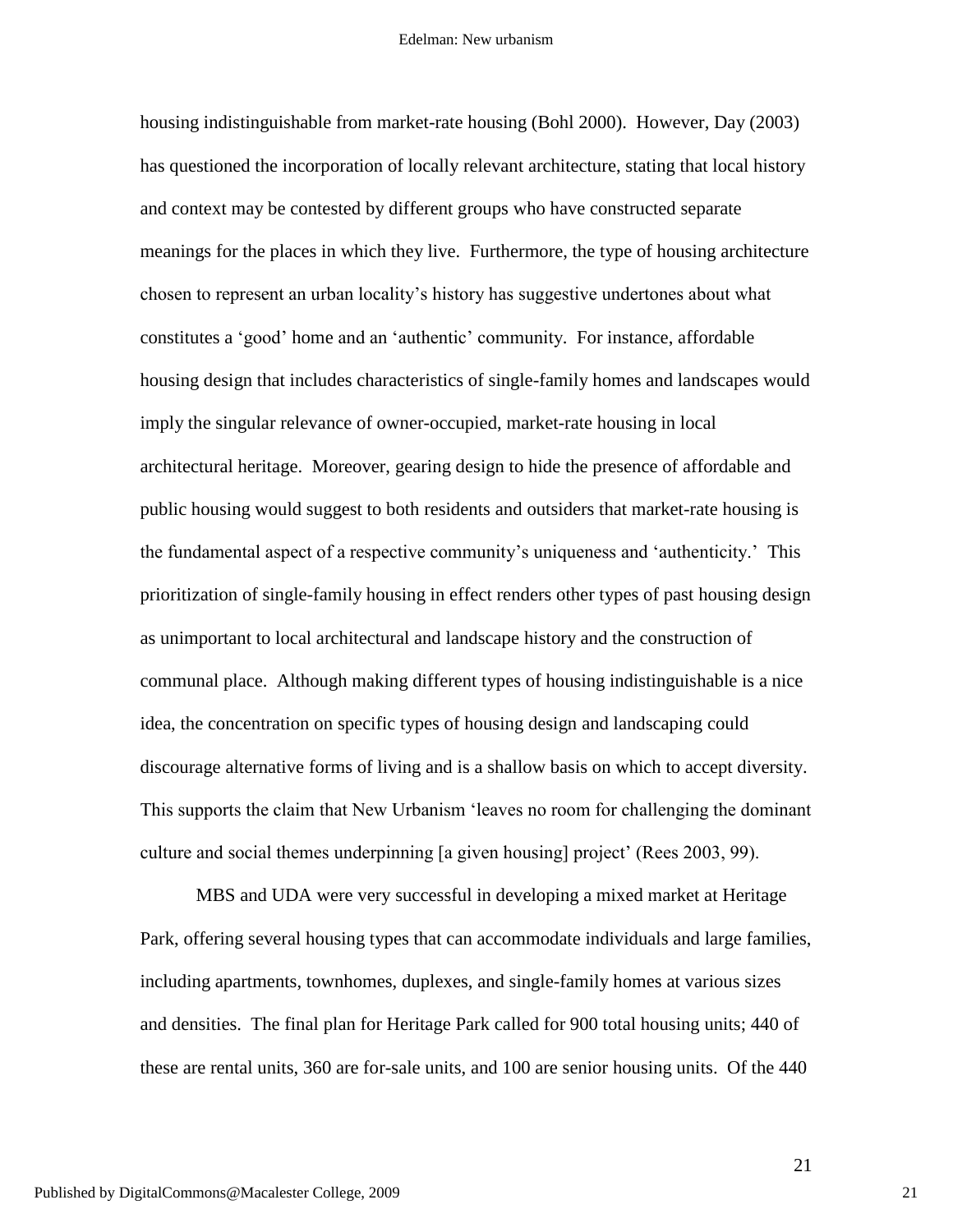rental units, 200 are public housing, 90 are affordable housing, and 150 are market-rate housing. Of the 360 for-sale units, 108 are affordable and 252 are market-rate.<sup>10</sup> Thus, it is clear that the master planners set out to create a neighborhood with a wide variety of incomes and housing options. It also seems that MBS and UDA were able to disguise income levels to outsiders by pushing for economic integration within multi-unit buildings. Therefore, one could not easily tell if a tenant is on welfare or not.

Some of the housing stock created by the designers was made to look like historic Minneapolis housing architecture. Many of the single-family and duplex houses within Heritage Park are set back several feet from the street to incorporate a small lawn, with steps leading up to a large front porch (see Picture 1 in the Appendix). While these houses do resemble Minneapolis traditions, most of the other housing stock, including townhomes and apartments, do not. They all have separate entrances and porches, but these seem to be attempts to disguise public and affordable housing or create "defensible space" rather than attempts to make apartment and townhomes look historically relevant. This variance in form and function does present a variety of housing types, but does not integrate Heritage Park well within the surrounding areas of the Near North district and the rest on Minneapolis. Instead, the project "sticks out" in the urban landscape, with a diverse set of housing types that seem forced together in the same location.

As is the case with many HOPE VI project, in order for them to become widely diverse economically, they must attract middle-class professionals to live in historically

<sup>10</sup> Information was gathered from a personal interview with Darlene Walser, Vice President of McCormack Baron Salazar in Minneapolis. The interview took place by phone on April 2, 2009. Affordable units are those that are subsidized for people making between 60% and 80% of the median

income of Minneapolis residents. Public housing requires that residents pay 30% of their monthly income, whatever that amount may be.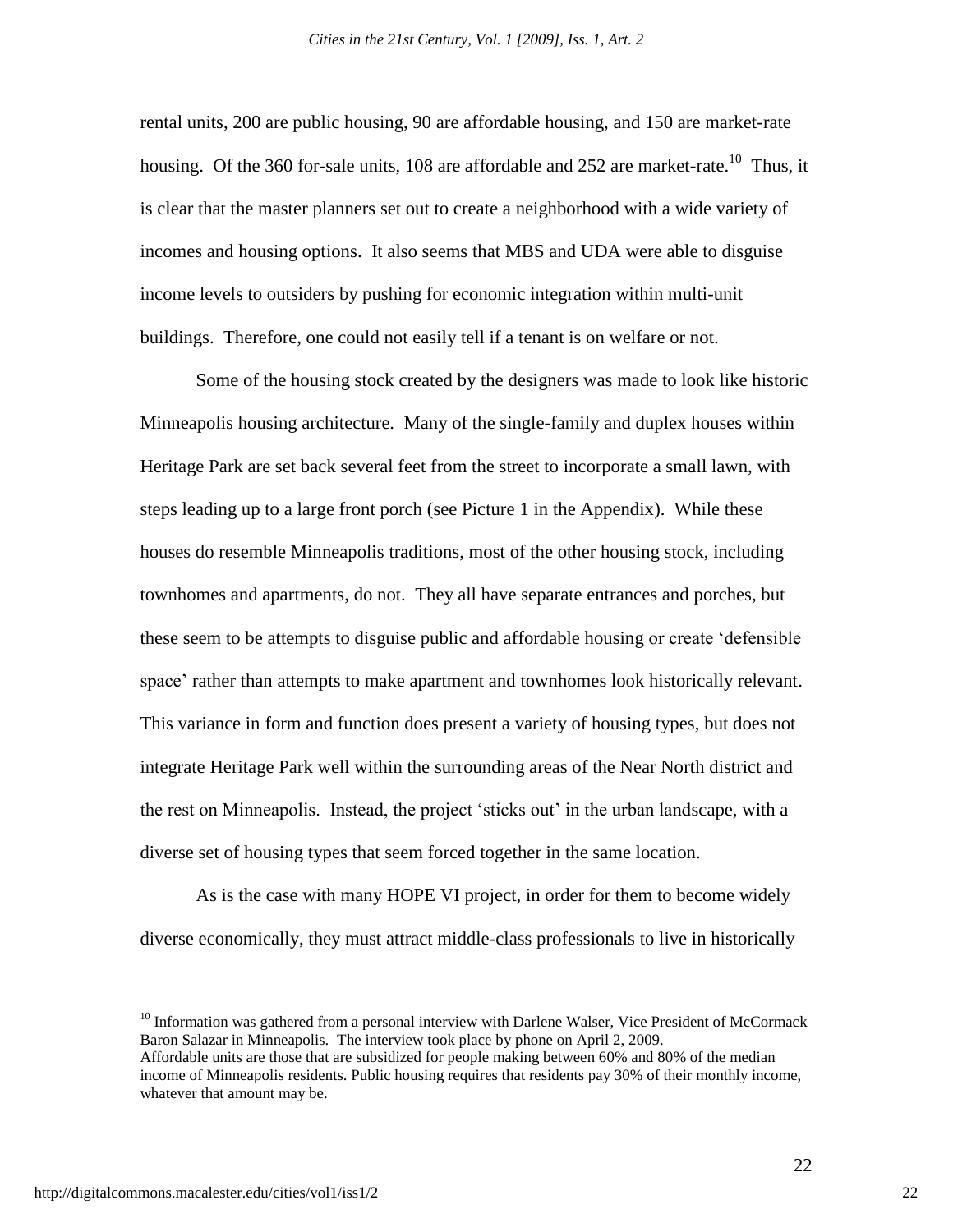poor, marginalized areas (Day 2003). Thus, New Urbanist developers and designers reassure potential middle-class residents by promoting the safety of their housing projects through the implementation of tenant screening tests and the adoption of "defensible space" strategies. "Defensible space" strategies include breaking up superblocks and attaching front stoops or porches and fenced yards to houses, which assigns close watch of public space to residents and provides "eyes on the street" to deter illicit activity (Caniglia 1997; Day 2003).

In order to attract middle-class individuals to Heritage Park, it has been a priority of MBS to ensure the safety and security of the neighborhood, which is located in a historically blighted and crime-ridden area (Caniglia 1997; Goetz 2002). Like many HOPE VI projects, this has been attempted through various landscaping and architectural techniques that have created "defensible space" and "eyes on the street", as well as a screening process that bars certain individuals from being able to rent or purchase a housing unit. Heritage Park's streets and parks are arranged so that public spaces have unobstructed views, providing very few hiding places for criminal activity (see Pictures 2 and 3 in the Appendix). Furthermore, designers paid close attention to make lights, large windows, and common access hallways, which together form a subtle approach to deterring loiterers and unwelcome visitors (Vogel 2004).

Additionally, MBS has employed a screening process to show potential marketrate residents that only 'high character' individuals are allowed to live in the Heritage Park. The screening process includes inspection of a person"s credit history, criminal history, and even current living conditions. Failure to meet certain expectations of MBS resident guidelines can lead to application rejection of a person wishing to move into the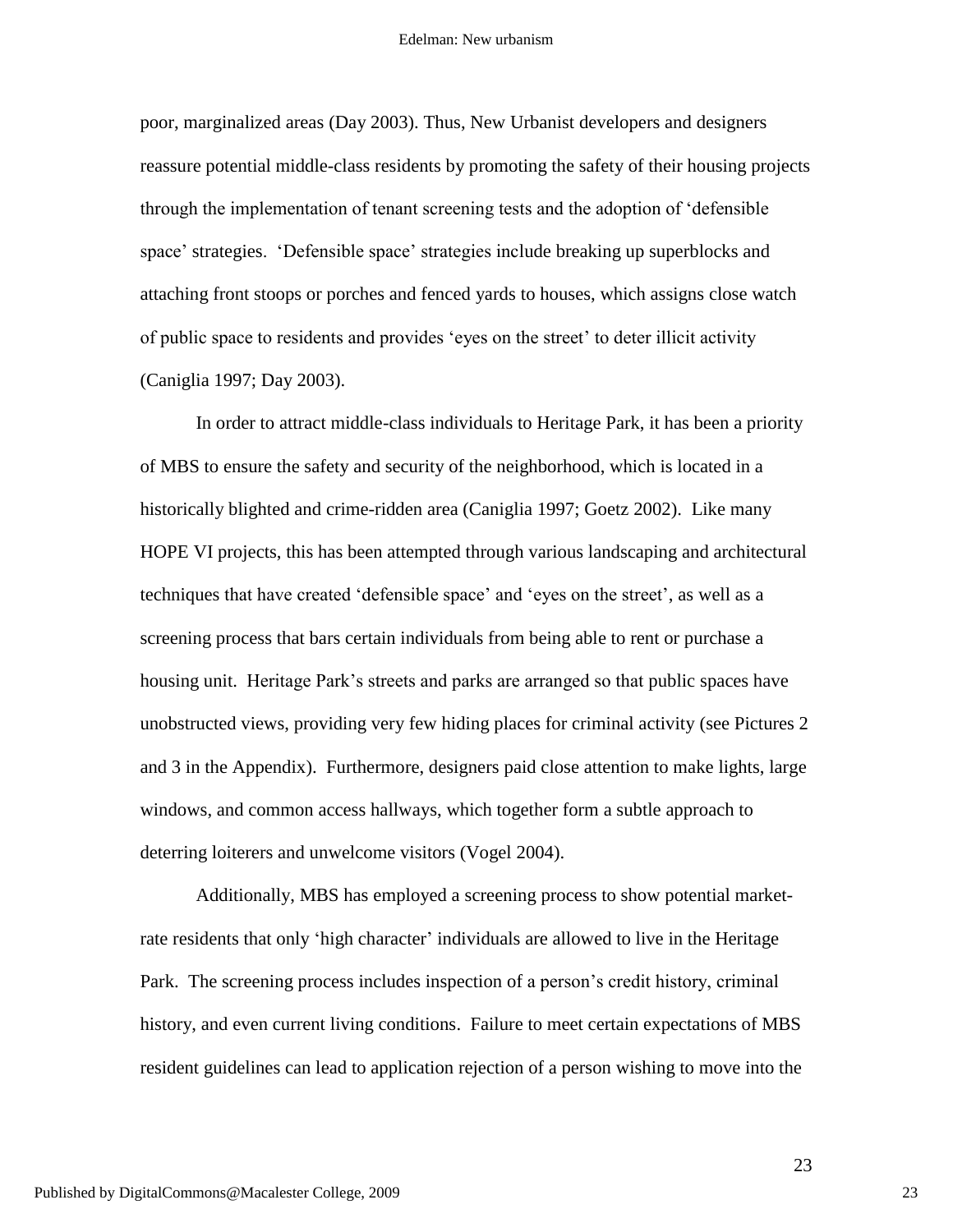project (Vogel 2004). Obviously, there are exclusionary undertones a screening process possesses, which could unfairly leave out many displaced individuals for whom neighborhood reconstruction was supposed to help.

Heritage Park has also tried to attract higher income people through various neighborhood covenants that keep the project uniform, with the intention of making all of the housing units look market-rate. These covenants prohibit certain housing decorations that can be seen from the outside, such as political signs, hung rugs/clothes, and replacement window blinds (Vogel 2004). Along with "eyes on the street" strategies, critics believe strict rules generate a panoptic effect, whereby residents and visitors are constantly reminded not to break neighborhoods rules (Ellis 2002; Grant 2006). Moreover, it is clear that these rules are believed to help sustain or increase property values, which may trigger further debate related to the issue of gentrification. *New Urbanism and Gentrification*:

Grant (2006) claims that New Urbanists actually encourage gentrification of poor neighborhoods, believing it to be essential to neighborhood revitalization. Deitrick and Ellis (2004, 440) argue that "good design helps to create places of enduring quality capable of attracting residents and business owners to re-invest generation after generation." While the process may lead to revitalized neighborhoods, gentrification implies the dislocation of poor residents who cannot afford elevated rents caused by increased property values. Gentrification of Heritage Park, for instance, would displace its low-income residents, causing the area to be less economically diverse, and most likely, less racially diverse as well. The project currently boasts the presence of a multitude of ethnicities, including Somali, Hmong, Lao, Latino, African-American, and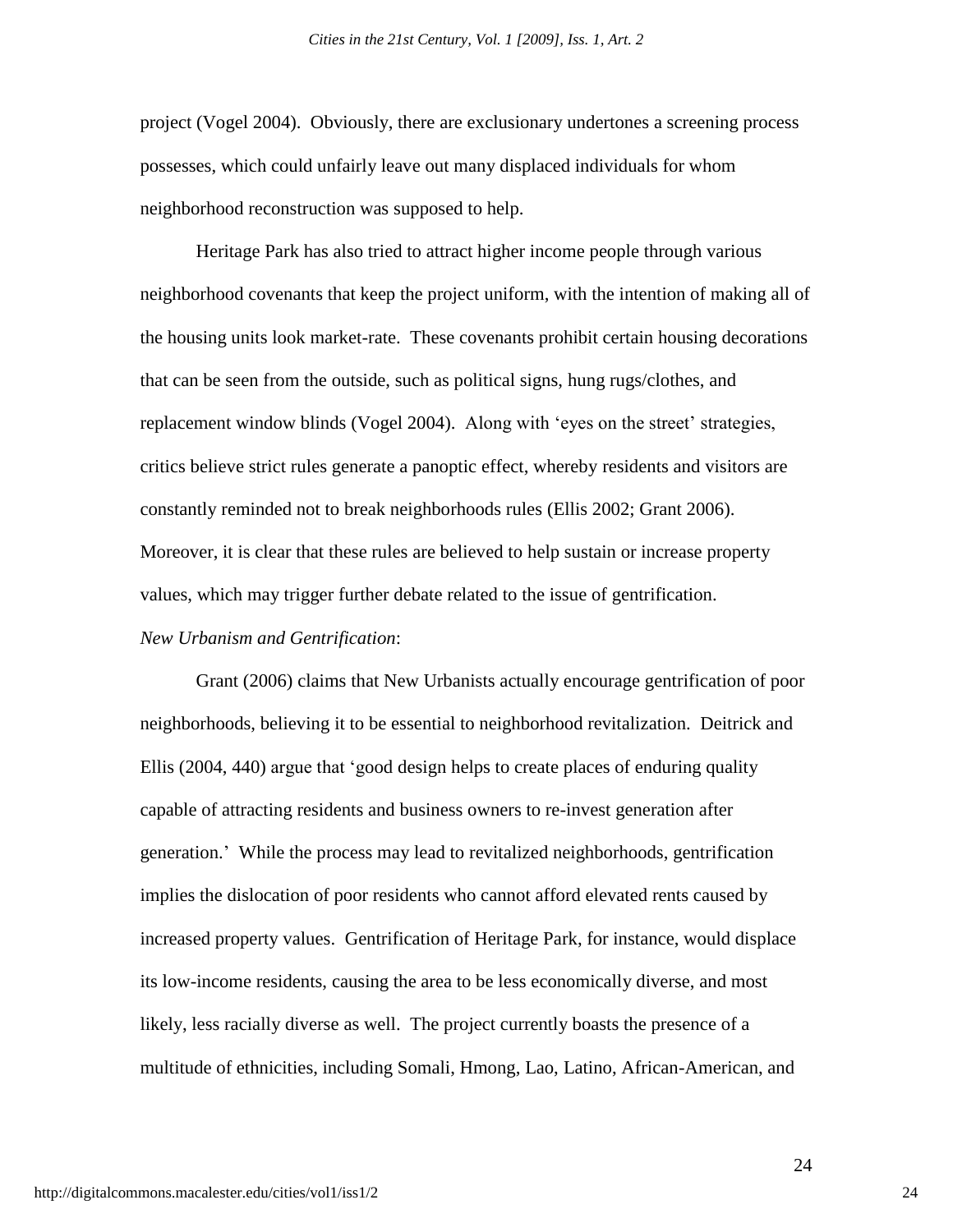Caucasian.<sup>11</sup> Displacement of the low-income residents within these groups would greatly reduce the vitality and strength of a neighborhood built upon economic and ethnic diversity. Thus, if New Urbanists really do support gentrification efforts, they cannot expect their designs to promote a sense of social equity, as they would not be aligned with notions of integration. More specifically, then, New Urbanism cannot be credited with the constructing the strong, diverse community found within Heritage Park.

#### **Community Building and Social Equity, a Process of Civic Engagement:**

After first researching New Urbanism and the process in which the Near North project was implemented, I came to Heritage Park critical of its ability to forge a diverse, socially equitable community among people of various incomes and ethnicities. While driving and walking through the site, I initially found my criticism to be justified. The site was rather empty, with very few pedestrians and bicyclists, two things I was sure to see in a New Urbanist neighborhood.<sup>12</sup> Additionally, the wide open spaces and parks, although amenity rich, seemed to isolate some buildings and residents from the rest of the community (see Picture 4 in the Appendix). As I walked around the site, nearly finished with my fieldwork, I entered the leasing office near one of the entrances to the development on Olson Memorial Highway to see if I could gather any more information on the specifics of Heritage Park. While in the leasing office, I talked to Margie Curtis, an employee of MBS, but also a resident of Heritage Park.<sup>13</sup> She told me that she could not believe the type of community that was in place when she moved in from downtown Minneapolis. She claimed that "everyone knows everyone," and the project "has a

 $11$  This information was also gathered from my interview with Darlene Walser.

<sup>&</sup>lt;sup>12</sup> Although it must be acknowledged that I visited Heritage Park on Friday, April 3 in the middle of the afternoon, so people may not have been outside due to the weather or they were still at work.

<sup>&</sup>lt;sup>13</sup> This personal interview took place on site at Heritage Park's Leasing Office on April 3, 2009.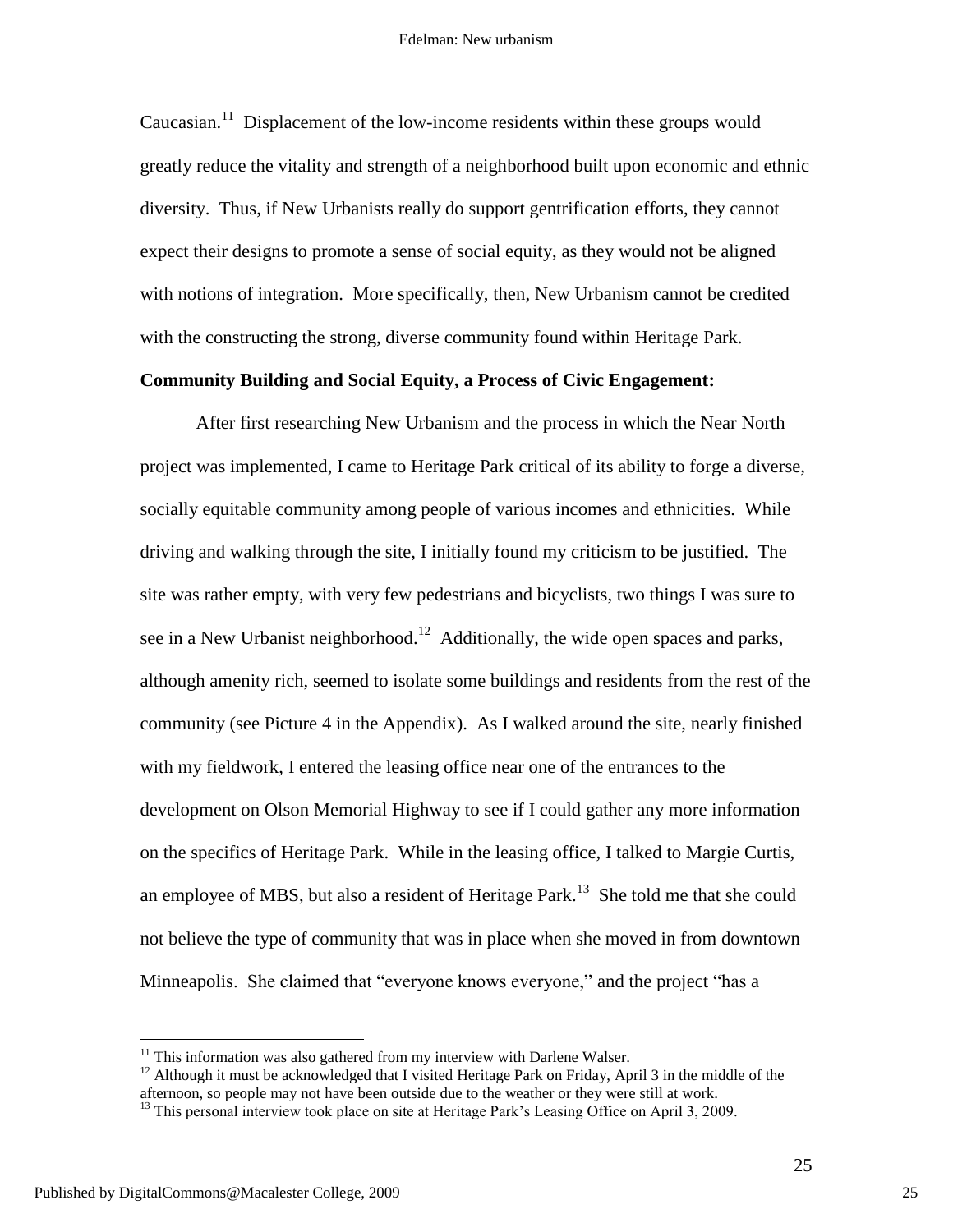suburban feel" within an inner-city neighborhood. Furthermore, she mentioned that Heritage Park was the type of community in which "people can watch their neighbors children" and feel comfortable about it. When I asked her about how social interaction among various groups was initiated, she said that the community had set up various events, such as the National Night Out, in which people could engage with others of separate income levels and cultural backgrounds. She acknowledged that these events pushed her to meet people of different cultures and to accept the diverse population that lived around her in the neighborhood.

It is my belief that community building and the establishment social equity within Heritage Park was based upon civic engagement in which people made an effort to create long-lasting relationships with their neighbors. While New Urbanists or MBS may claim it is their designs which allow for such relations to develop, acceptance of diversity and social equity among the project"s residents, belonging to various economic and cultural groups, was not swayed by the way in which their houses looked or how they were situated in relation to one another. Community bonds were forged through human agents, such as Margi Curtis, who chose to act in ways that developed friendships, trustworthiness, and understanding. Social equity was cultivated among the current residents of Heritage Park through the efforts of community members who wished to achieve it and willing to reach out to others in order to attain it.

While a high degree of civic engagement in the community has been a significant component of the project's accomplishments<sup>14</sup>, it is entirely possible that the successes of Heritage Park may be largely due to its inability to attract a lot of people with sizeable levels of income, namely middle-class homeowners. According to Darlene Walser, only

 $14$  This is an opinion based upon one interview, and clearly cannot be assumed as factual.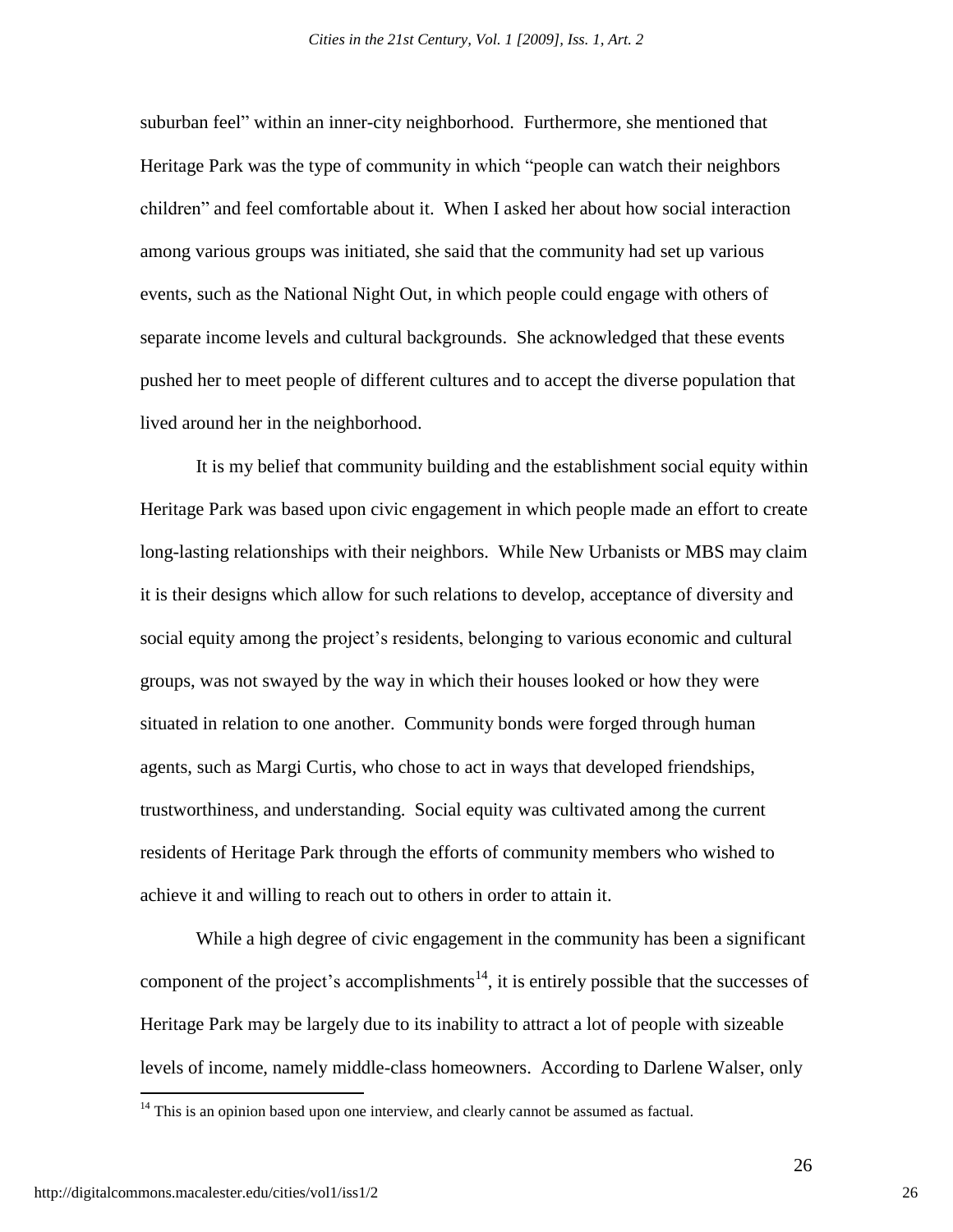65 of the planned 150 for-sale houses have been filled. Though this low level of homeownership rates could be reflective of the current housing market, a high rate could result in heightened property values that could cause increased gentrification. This would lead to further displacement of lower income residents. So far, low-income residents in the project have been able to enjoy housing security in an open, amenity rich community. Continuation of a racially and economically diverse Heritage Park community that supports social equity is contingent upon its future capacity to resist gentrification.

#### **Conclusion and Case Study Implications:**

HUD has to be given credit for creating the HOPE VI program, which attempts to create diverse, integrated neighborhoods within poor and blighted areas of cities. Economic and racial integration within neighborhoods are vital to forming equal access to jobs, education, health care, and other services. However, the way in which HUD"s rhetoric and implementation methods of HOPE VI projects – including its employment of the New Urbanism – create diverse neighborhoods has to be questioned. HUD has assumed the preeminence of poverty de-concentration in establishing more integrated inner-city neighborhoods, and the principles of the New Urbanism appear to have begun to dominate the physical design of inner-city redevelopment projects. It may be discovered that New Urbanism"s popularity is only beneficial to those who can capitalize on inner-city decline and revitalization, when it is learned profits can be gained much like they have been during the post WWII suburbanization era of the United States. Although ideals of compactness, pedestrianism, and uniqueness of place may provide environmentally sustainable designs, they are increasingly profitable and do not promise progressive social change.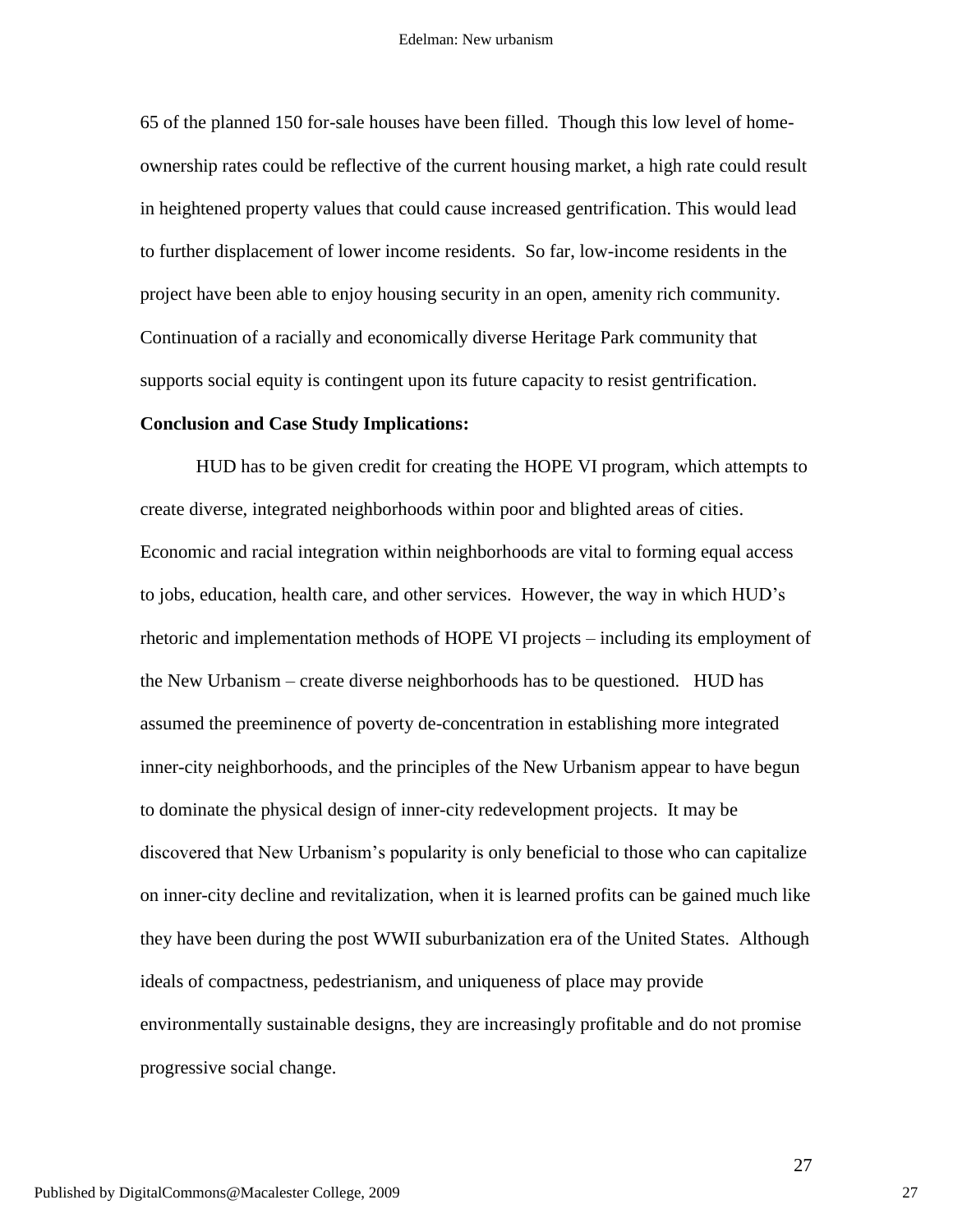Thus, the overseers of future inner-city redevelopment projects – including HUD, local government authorities, developers, and designers – must better assess the needs of residents and the overall reaction to displacement. Only when community needs are understood and displacement is accepted, they must seriously consider whether housing demolition and revitalization is more favorable to rehabilitation in creating strong, socially equitable communities. Furthermore, HOPE VI projects need to be less reliant upon New Urbanism, as experimentation with other physical forms may provide superior alternatives to creating connections among places with unequal access to places. While proponents of the New Urbanism claim it allows for variety, my analysis of Heritage Park seems to show that its design seems to display desire for market-rate uniformity. Possibly there are other design principles which may reflect local histories and distinctions more appropriately. Using other design principles would also reduce New Urbanism"s dominance within the redevelopment of inner-cities, much like modernism was able to dominate in the  $20<sup>th</sup>$  century. In any case, if social equity is to be achieved by any revitalization project, prospects of profitability must be superseded by prospects of livability.

Furthermore, this analysis of Heritage Park does not seem to show that the process of its development accounted for all of the communities living in the demolished housing projects, as many were unwillingly displaced from their homes (Goetz 2002); nor did the use of New Urbanist principles and design within Heritage Park seem to explain the construction of a strong community and the establishment of social equity among the project"s current residents. The results of this study, however, cannot be generalized in a way that leads to the assumption that all HOPE VI projects and all New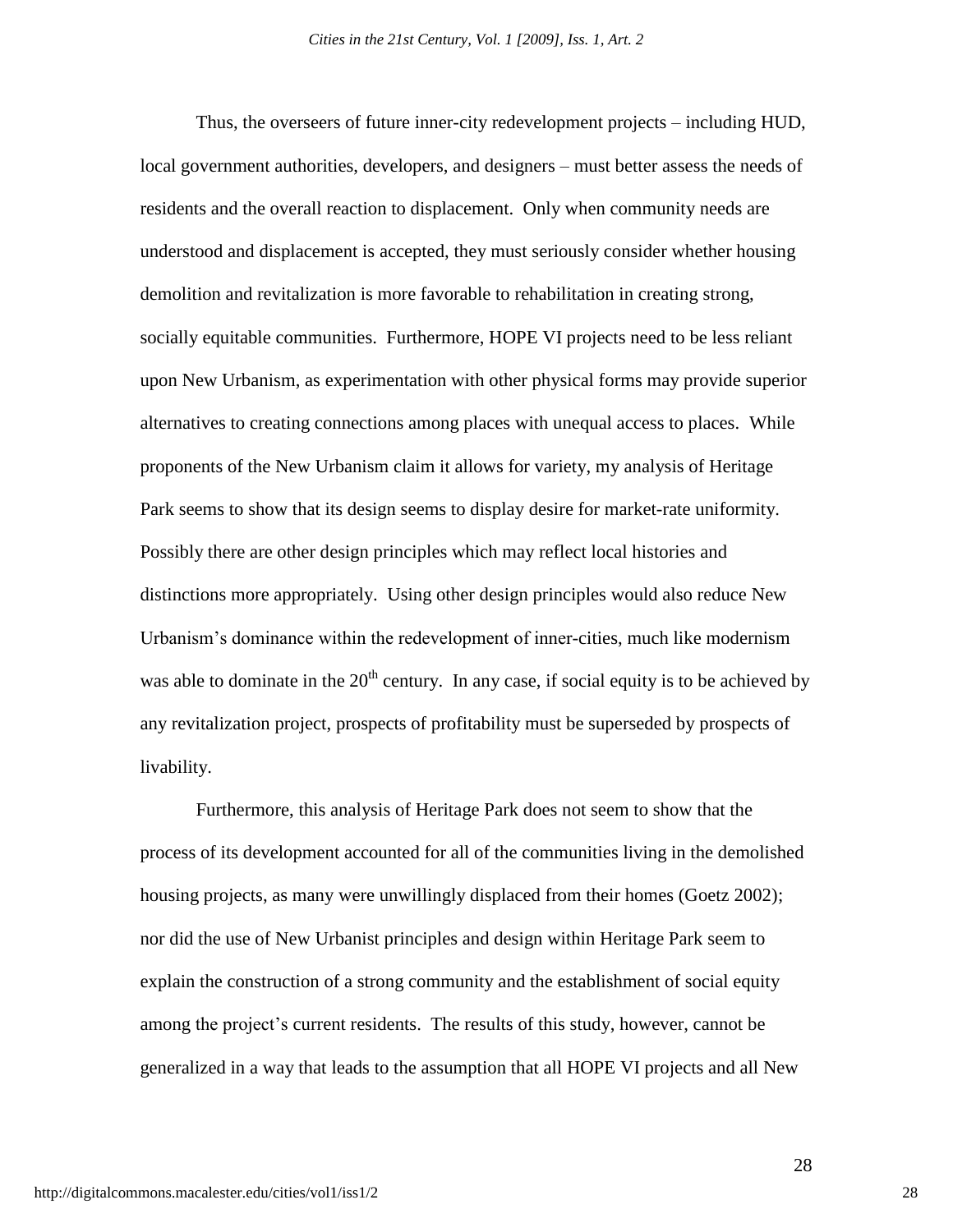Urbanist neighborhoods do not encourage social equity within communities. Moreover, it is was not the aim of this study to suggest that the community of the former public housing project in Near North Minneapolis was more socially equitable than the one that exists within Heritage Park. As Yin (1994, 31) has made clear, an individual case study can only be "analytically generalized," meaning that a previously developed theory, such as poverty de-concentration or the positive influence of New Urbanism, is only "used as a template with which to compare the empirical results of the case study." Therefore, the results of this study can only safely assert that HUD ideology and the endorsement of New Urbanism has to be questioned, and neither can be considered necessarily beneficial to inner-city neighborhood redevelopment.

Further research on Heritage Park has to include surveys and more interviews which can better glean the attitudes of residents within the project's community and the level of social equity they believe exists within it. My research was heavily based on New Urbanist design principles, which I have asserted has done little to affect the bonding of the Heritage Park community and the building of a socially equitable neighborhood. More research also has to be conducted on other HOPE VI projects around the country, in order to better understand the success of poverty de-concentration and economic integration within historically blighted areas of U.S. inner-cities. Additionally, more case study research on HOPE VI projects and other housing projects could lead to definitive results on the ability of New Urbanism to craft the harmonious, diverse, and socially equitable communities it claims to establish. Only through an expansion of research and the test of time will it be discernable whether  $21<sup>st</sup>$  century inner-city neighborhoods are more socially equitable than in the past.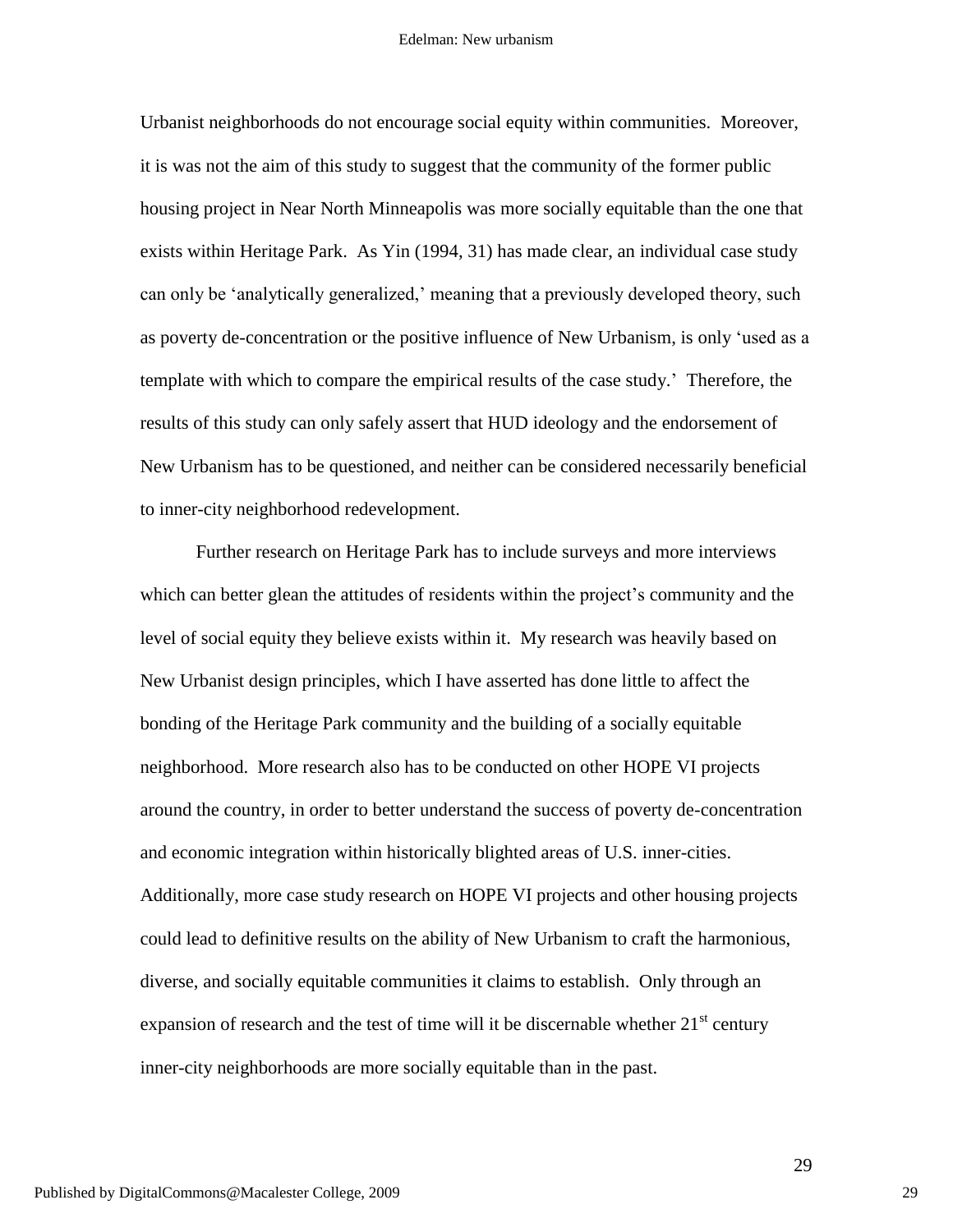## **Appendix:**



Figure 1 – Courtesy of "Near Northside Master Plan" (2000, 53)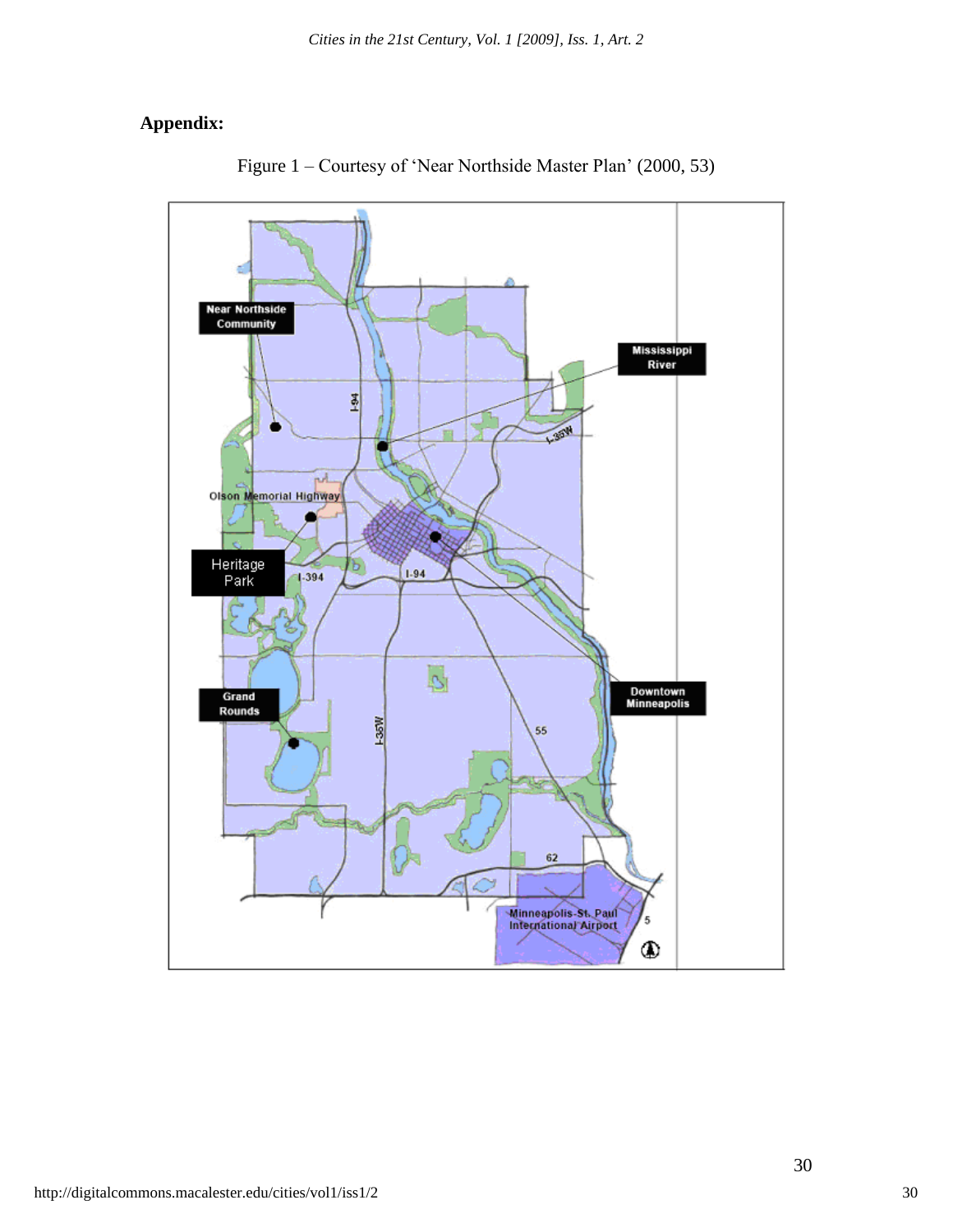

Figure 2 – Courtesy of Edward Goetz (2002, 6)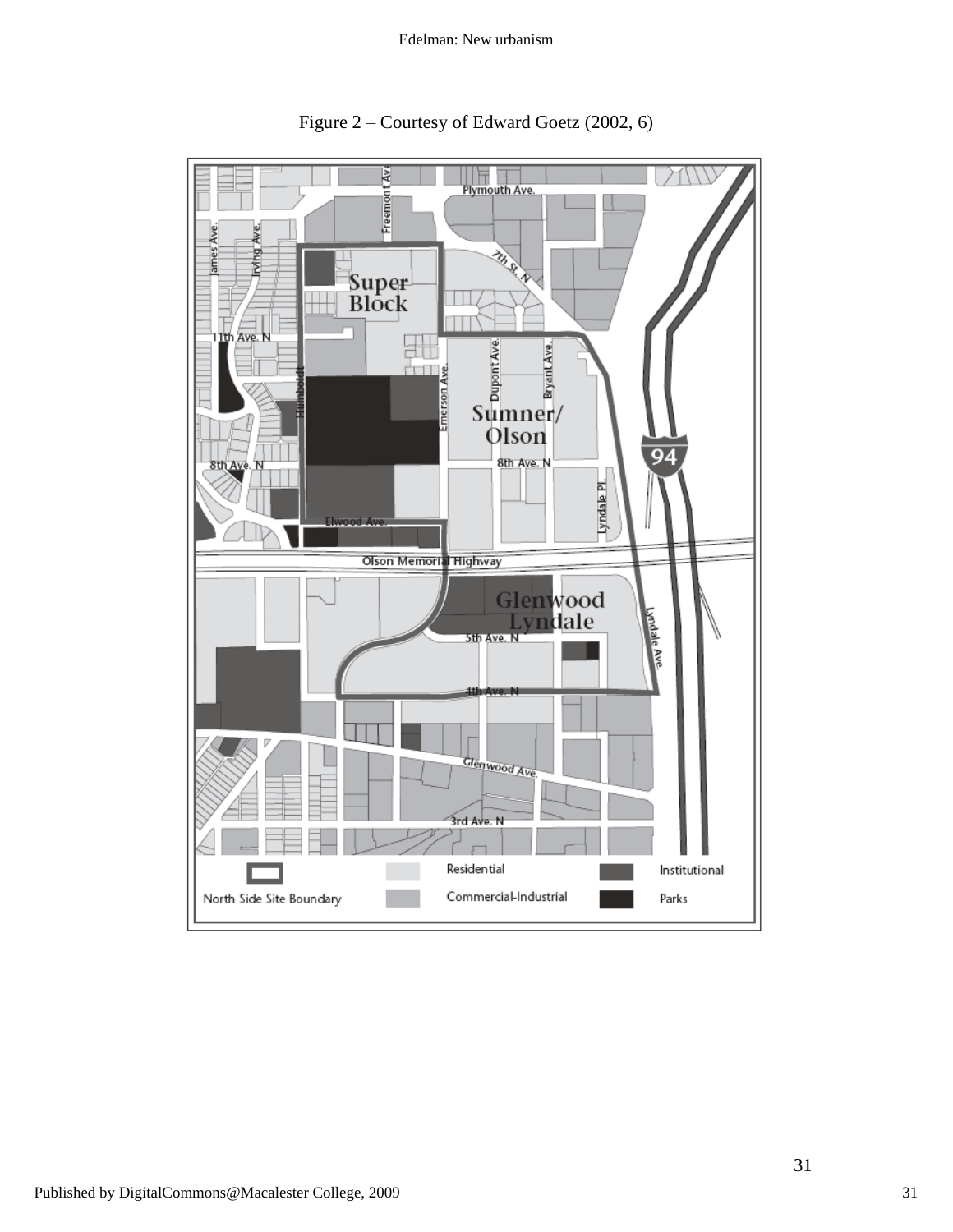Picture 1



Picture 2

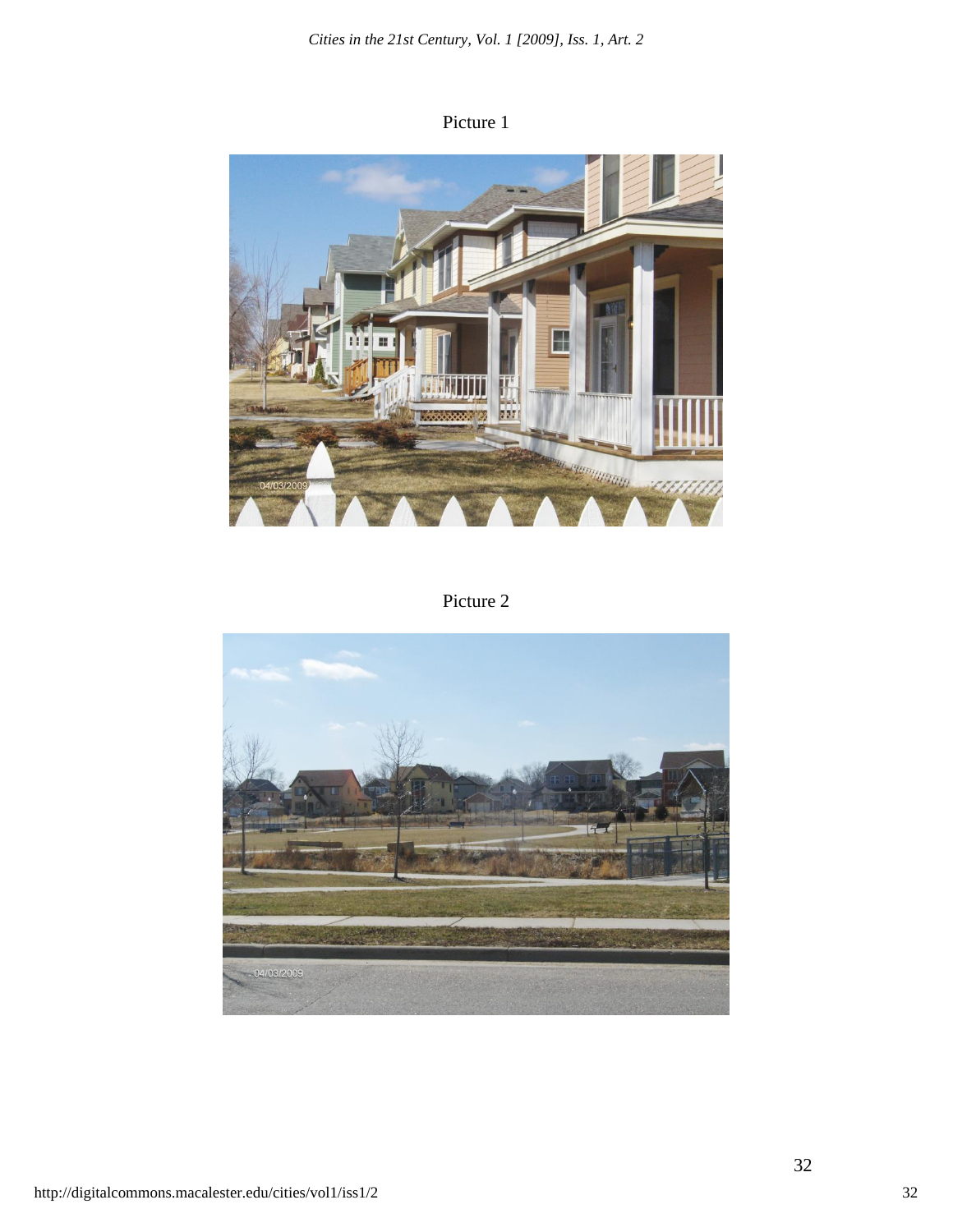## Picture 3



Picture 4

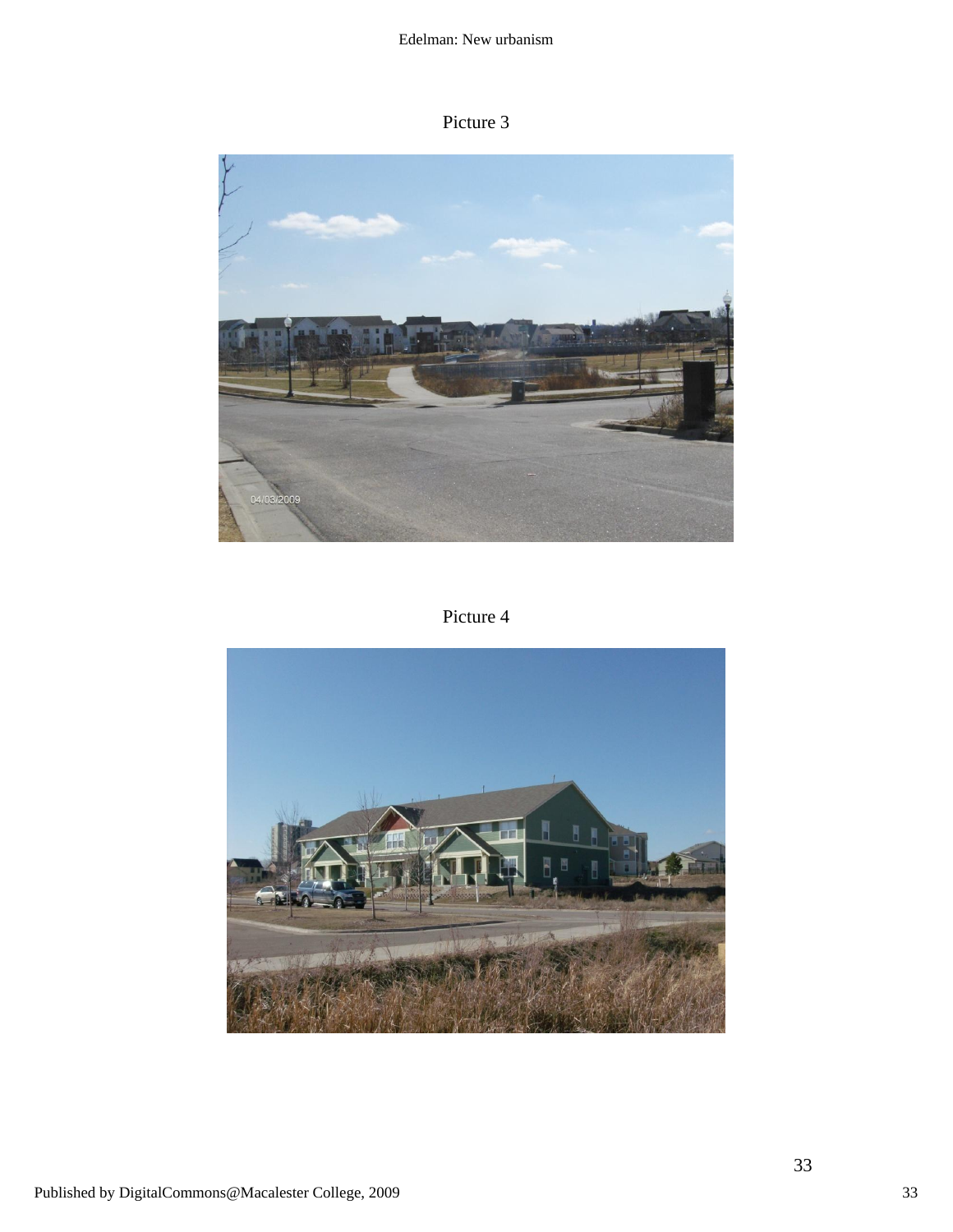#### **Bibliography:**

- *Heritage Park.* Retrieved February 2009 [http://www.ci.minneapolis.mn.us/cped/heritage\\_park.asp](http://www.ci.minneapolis.mn.us/cped/heritage_park.asp)
- Bauerlein, M. (22 May 1996). Deconcentrating poverty and other scams. *City Pages*.
- Bohl, C. C. (2000). New urbanism and the city: Potential applications and implications for distressed inner-city neighborhoods. *Housing Policy Debate, 11*(4), 761-801.
- Bourne, L. S. (Autumn 1992). Self-fulfilling prophecies?: Decentralization, inner city decline, and the quality of urban life. *Journal of the American Planning Association, 58*(4), 509-513.
- Caniglia, J. (12 February 1997). Out with the new, in with the old. *City Pages*.
- Congress for the New Urbanism. (1996). *Charter of the new urbanism.* Retrieved April 2009 <http://www.cnu.org/charter>
- Cox, K. R. (1998). Spaces of dependence, spaces of engagement and the politics of scale, or: Looking for local politics. *Political Geography, 17*(1), 1-23.
- Day, K. (2003). New urbanism and the challenges of designing for diversity. *Journal of Planning Education and Research, 23*, 83-95.
- Deitrick, S., & Ellis, C. (Autumn 2004). New urbanism in the inner city: A case study of Pittsburgh. *Journal of the American Planning Association, 70*(4), 426-442.
- Duany, A., & Plater-Zyberk, E. (1994). The neighborhoods, the district, and the corridor. In P. Katz (Ed.), *The new urbanism: Toward an architecture of community* (pp. xviixx). New York: McGraw-Hill, Inc.
- Elliott, J. R., Gotham, K. F., & Milligan, M. J. (2004). Framing the urban: Struggles over HOPE VI and new urbanism in an historic city. *City & Community,*
- Ellis, C. (2002). The new urbanism: Critiques and rebuttals. *Journal of Urban Design, 7*(3), 261-291.
- Fulton, W. (1996). *The new urbanism: Hope or hype for American communities?* Cambridge, MA: Lincoln Institute of Land Policy.
- Giddens, A. (1995). *A contemporary critique of historical materialism* (2nd ed.). Stanford, California: Stanford University Press.